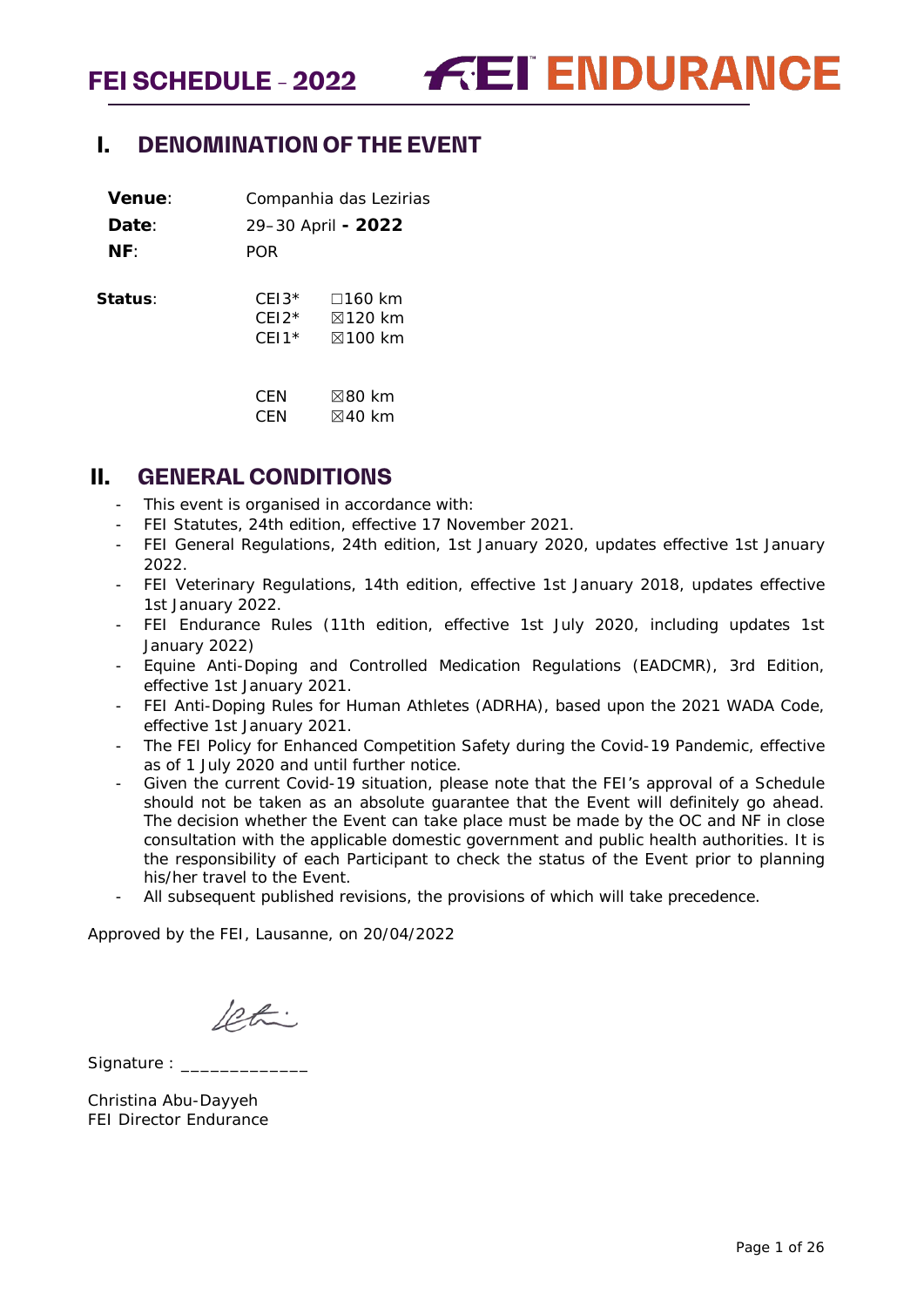# **FEI ENDURANCE**

#### <span id="page-1-0"></span> $III.$ **CONTENTS**

| Ι.<br>Н. |                      |                                                                              |  |
|----------|----------------------|------------------------------------------------------------------------------|--|
| Ш.       |                      |                                                                              |  |
| IV.      |                      |                                                                              |  |
| v.       |                      |                                                                              |  |
|          | 1.                   |                                                                              |  |
|          | 2.                   |                                                                              |  |
|          | 3.                   |                                                                              |  |
| VI.      |                      |                                                                              |  |
| VII.     |                      |                                                                              |  |
|          | $\mathbf{1}_{\cdot}$ |                                                                              |  |
|          | 2.                   |                                                                              |  |
| VIII.    |                      |                                                                              |  |
|          |                      |                                                                              |  |
| IX.      |                      |                                                                              |  |
|          | 1.<br>2.             |                                                                              |  |
|          | 3.                   |                                                                              |  |
|          |                      |                                                                              |  |
|          | $\mathbf 4$ .        |                                                                              |  |
| Х.       |                      |                                                                              |  |
|          | 1.                   |                                                                              |  |
|          | 2.<br>3.             |                                                                              |  |
|          | $\mathbf 4$ .        |                                                                              |  |
|          | 5.                   |                                                                              |  |
|          |                      |                                                                              |  |
| XI.      |                      |                                                                              |  |
|          | $\mathbf{1}$ .<br>2. |                                                                              |  |
|          |                      |                                                                              |  |
| XII.     |                      | LOGISTICAL / ADMINISTRATIVE / TECHNICAL INFORMATION  15                      |  |
|          | 1.                   |                                                                              |  |
|          | 2.<br>3.             |                                                                              |  |
|          | 4.                   |                                                                              |  |
|          | 5.                   |                                                                              |  |
|          | 6.                   |                                                                              |  |
|          | 7.                   |                                                                              |  |
|          | 8.                   |                                                                              |  |
|          | 9.                   |                                                                              |  |
| XIII.    |                      |                                                                              |  |
|          | 1.                   |                                                                              |  |
|          | 2.                   |                                                                              |  |
|          | 3.                   |                                                                              |  |
|          | 4.                   |                                                                              |  |
|          | 5.                   |                                                                              |  |
|          | 6.                   |                                                                              |  |
|          | 7.                   |                                                                              |  |
|          | 7.1                  |                                                                              |  |
|          | 7.2                  | VACCINATIONS - EQUINE INFLUENZA. FEI Veterinary Regulations, Art. 1003  18   |  |
|          | 7.3                  | EXAMINATION ON ARRIVAL. FEI Veterinary Regulations, Art. 1031  19            |  |
|          | 7.4                  | HORSE INSPECTIONS. FEI Veterinary Regulations, Art. 1034-1042  19            |  |
|          | 7.5                  | LIMB SENSITIVITY EXAMINATION. FEI Veterinary Regulations, Art. 1048-1053 and |  |
|          |                      |                                                                              |  |
|          | 8.                   | EQUINE ANTI-DOPING AND CONTROLLED MEDICATION PROGRAMME (EADCMP). FEI         |  |
|          |                      |                                                                              |  |
|          | 8.1                  |                                                                              |  |
|          | 8.2                  |                                                                              |  |
| XIV.     |                      |                                                                              |  |
| XV.      |                      |                                                                              |  |
|          | 1.                   | THE FEI POLICY FOR ENHANCED COMPETITION SAFETY DURING THE COVID-19           |  |
|          |                      |                                                                              |  |
|          | 2.                   |                                                                              |  |
|          | 3.                   |                                                                              |  |
|          | 4.                   |                                                                              |  |
|          |                      |                                                                              |  |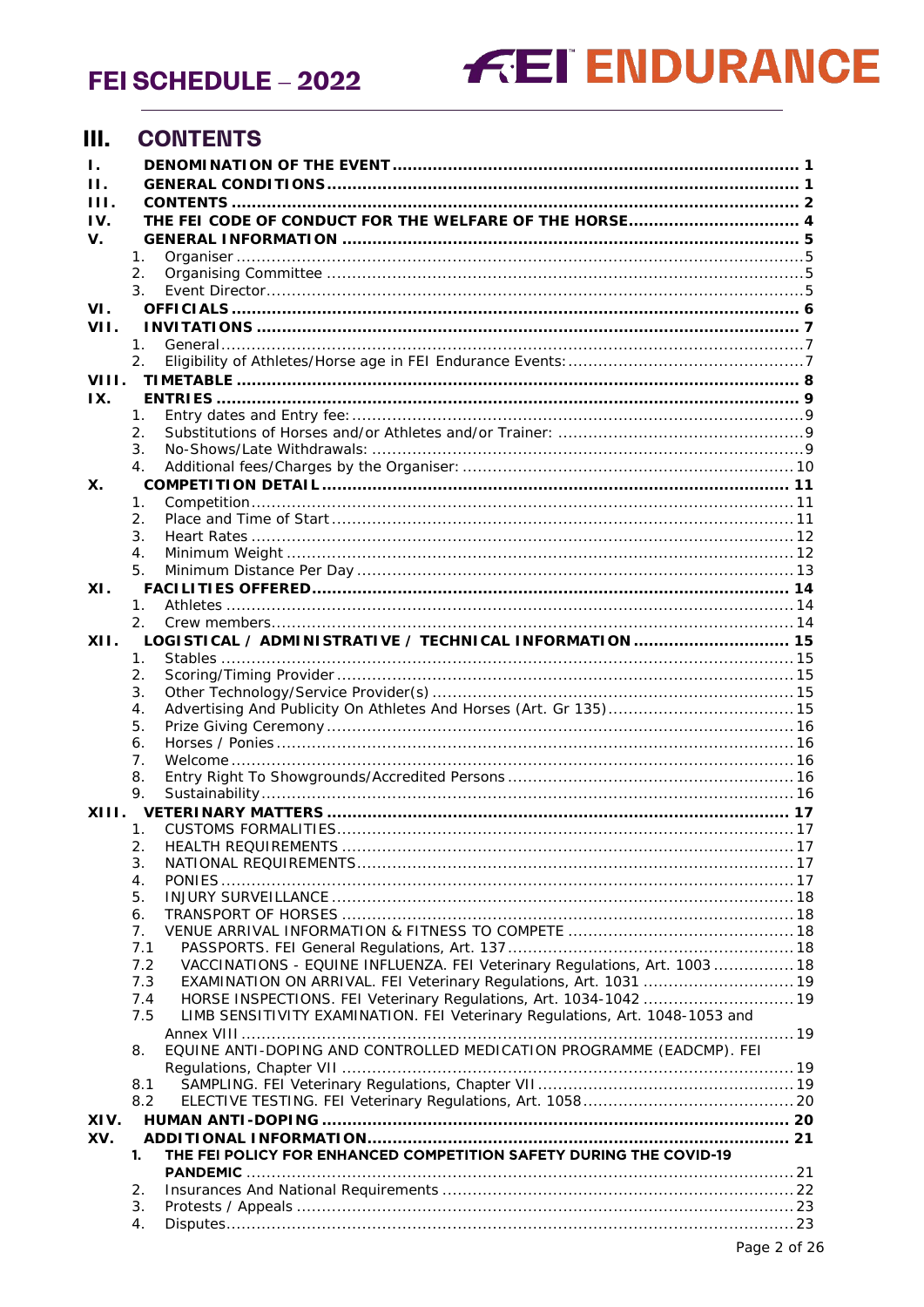# **FEI ENDURANCE**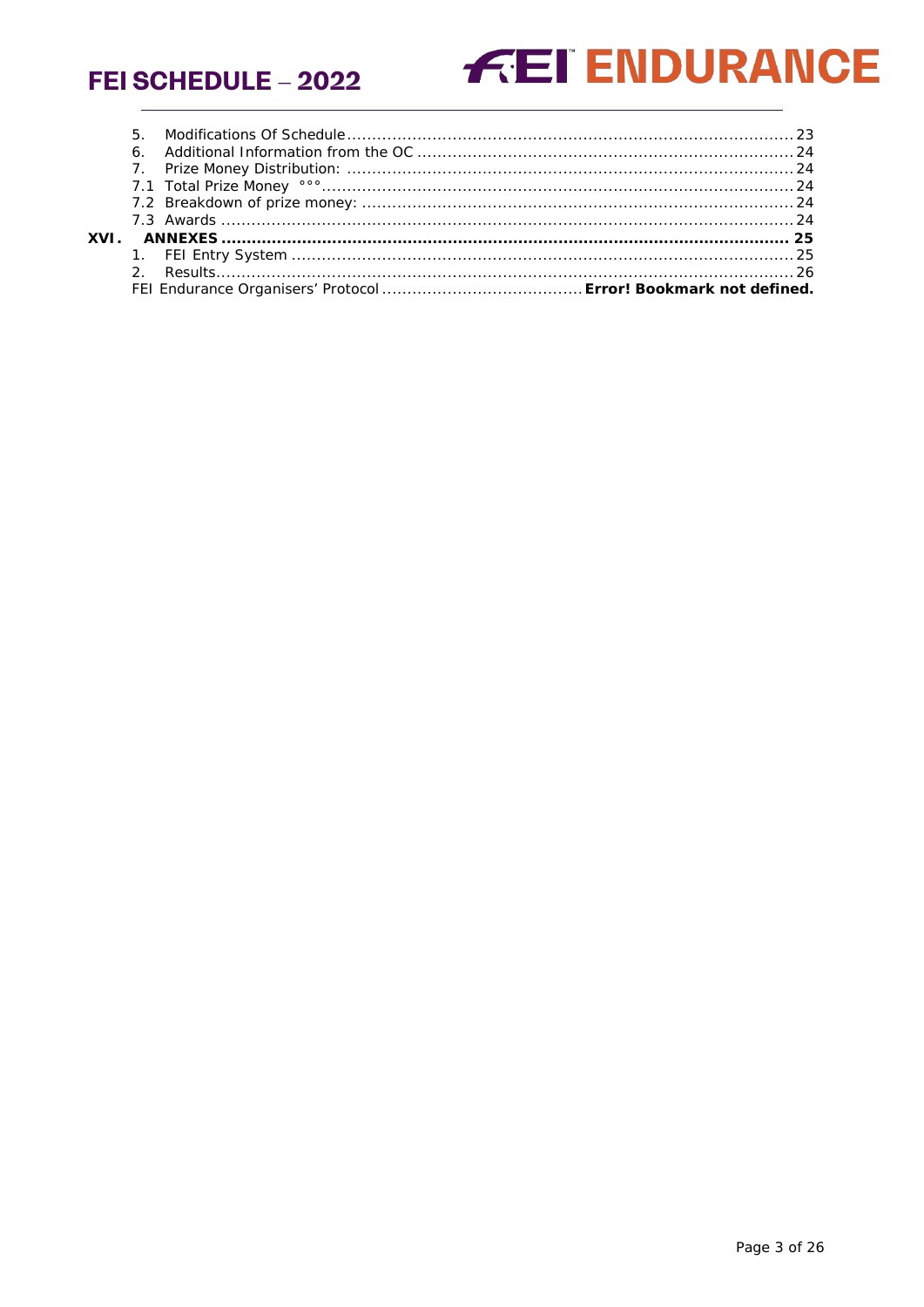# <span id="page-3-0"></span>**IV. THE FEI CODE OF CONDUCT FOR THE WELFARE OF THE HORSE**

The Fédération Equestre Internationale (FEI) expects all those involved in international equestrian sport to adhere to the FEI's Code of Conduct and to acknowledge and accept that at all times the welfare of the horse must be paramount and must never be subordinated to competitive or commercial influences.

- 1. At all stages during the preparation and training of competition horses, welfare must take precedence over all other demands. This includes good horse management, training methods, farriery and tack, and transportation.
- 2. Horses and competitors must be fit, competent and in good health before they are allowed to compete. This encompasses medication use, surgical procedures that threaten welfare or safety, pregnancy in mares and the misuse of aids.
- 3. Events must not prejudice horse welfare. This involves paying careful attention to the competition areas, ground surfaces, weather conditions, stabling, site safety and fitness of the horse for onward travel after the event.
- 4. Every effort must be made to ensure that horses receive proper attention after they have competed and that they are treated humanely when their competition careers are over. This covers proper veterinary care, competition injuries, euthanasia and retirement.
- 5. The FEI urges all involved with the sport to attain the highest levels of education in their areas of expertise.

A full copy of this Code can be obtained from the:

Fédération Equestre Internationale HM King Hussein I Building Chemin de la Joliette 8 1006 Lausanne, Switzerland. Telephone: +41 21 310 47 47.

The Code is available in English & French. The Code is also available on the FEI's website: [inside.fei.org.](http://www.fei.org/)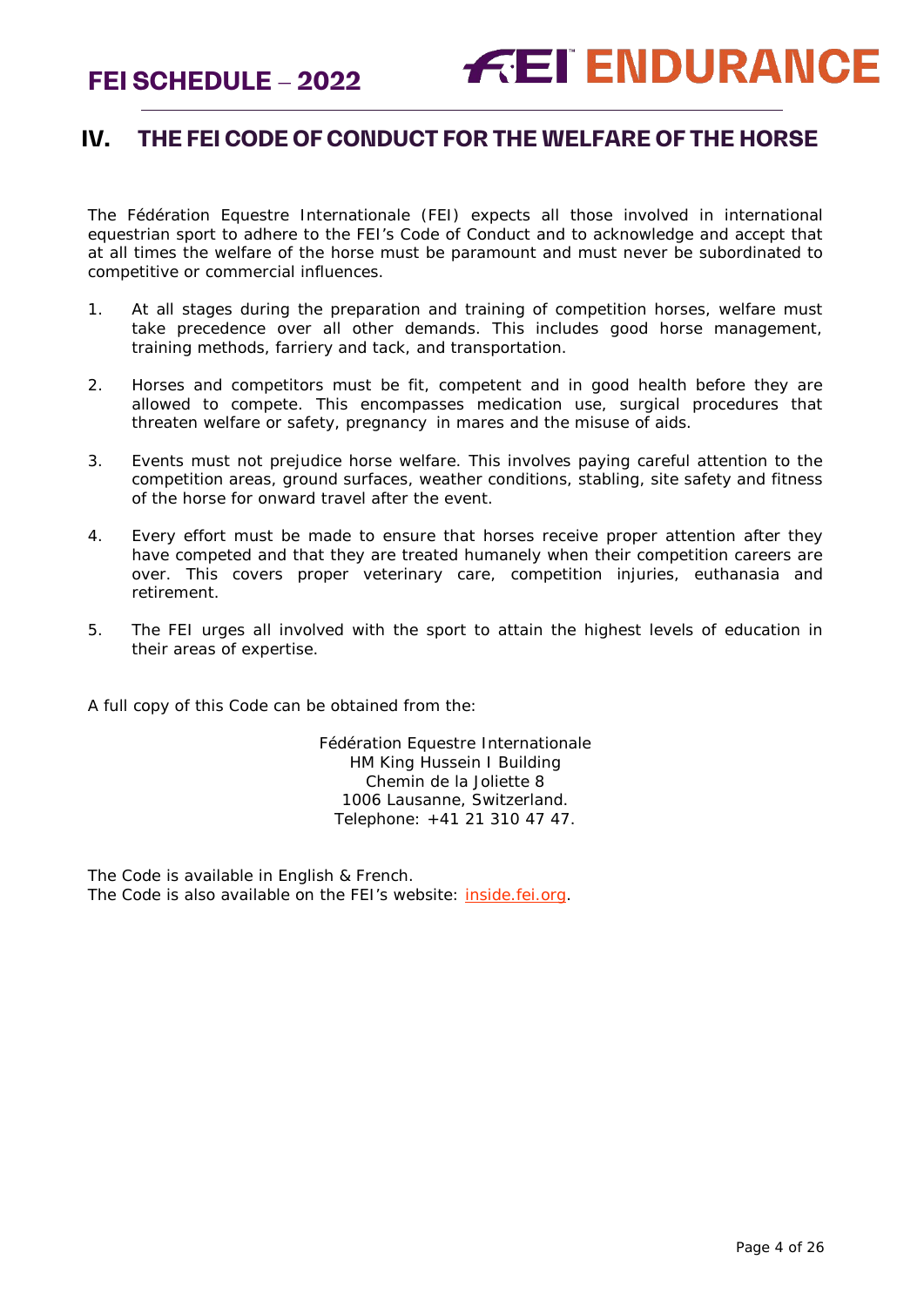# **FEI ENDURANCE**

# <span id="page-4-0"></span>**V. GENERAL INFORMATION**

# <span id="page-4-1"></span>**1. Organiser**

| Name:                                                                        | AREP – Associação de Resistência Equestre                    |  |  |  |
|------------------------------------------------------------------------------|--------------------------------------------------------------|--|--|--|
| Address:                                                                     | Quinta de S. Brás, Elvas                                     |  |  |  |
| Telephone:                                                                   | 967172306                                                    |  |  |  |
| Email:                                                                       | arep_endurance@outlook.pt                                    |  |  |  |
| Website:                                                                     | 000                                                          |  |  |  |
| Accessibility Details of the Show Ground:                                    |                                                              |  |  |  |
| Address:                                                                     | Monte de Braço de Prata, Porto Alto, 2135-318 Samora Correia |  |  |  |
| Telephone:                                                                   | 263650600 / 961352565                                        |  |  |  |
| <b>GPS Coordinates</b>                                                       | 38.8707124, -7.1762882                                       |  |  |  |
| Accessibility details (directions by road, nearest airport / train station): |                                                              |  |  |  |

# <span id="page-4-2"></span>**2. Organising Committee**

| Honorary President:     | Dr. António Coelho de Sousa |
|-------------------------|-----------------------------|
| President of the Event: | Eng. Francisco Beja         |
| <b>Show Secretary:</b>  | Ana Maria Nunes             |
| Press Officer:          | 000                         |

# <span id="page-4-3"></span>**3. Event Director**

| Name:         | Eng. Francisco Beja       |
|---------------|---------------------------|
| Address:      | <b>Flyas</b>              |
| Telephone:    | +351 967172306            |
| Mobile Phone: | +351 967172306            |
| Email:        | arep_endurance@outlook.pt |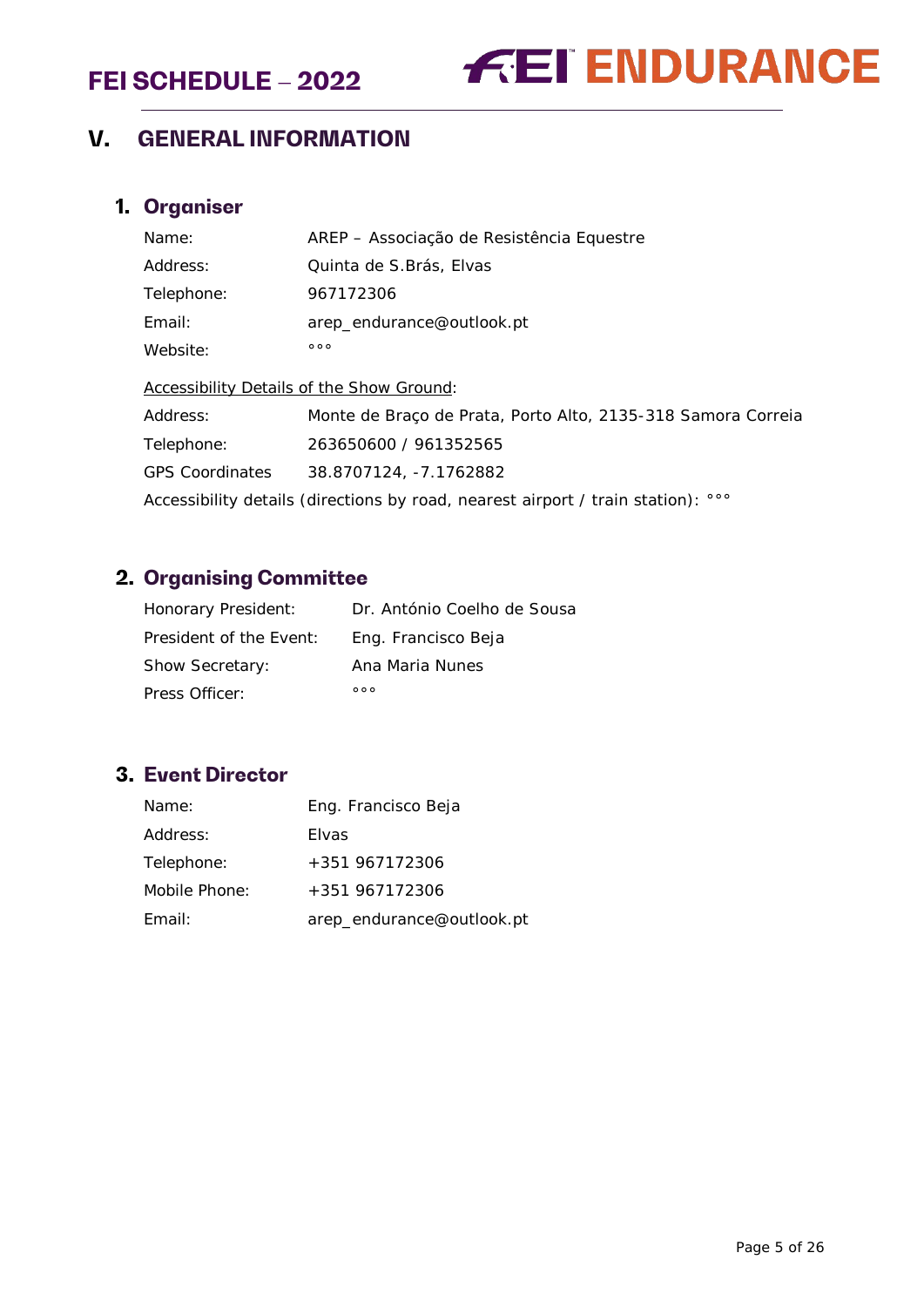# **FEI ENDURANCE**

# **VI. OFFICIALS**

**The NF confirms that all officials listed are in compliance with the FEI Officials' Code of Conduct**

|                | Event: - Date 29-30/04/2022                 |                                           |               |                                         |            |                |                                |
|----------------|---------------------------------------------|-------------------------------------------|---------------|-----------------------------------------|------------|----------------|--------------------------------|
| Ref.           | Panel                                       | <b>Function</b>                           | <b>FEI ID</b> | <b>Name</b>                             | <b>NF</b>  | Level          | <b>Contact Email</b>           |
|                |                                             |                                           |               |                                         |            |                | *compulsory                    |
| $\mathbf 1$    | Ground Jury                                 | <b>Ground Jury President *</b>            | 10051701      | Mathilde Beaur                          | <b>FRA</b> | 3              | beaurm@orange.fr               |
|                |                                             | Ground Jury Member                        | 10082041      | Carla Pereira                           | POR        | 3              | Caroucha.pais@hotmail.com      |
|                |                                             | Ground Jury Member                        | 10119087      | Paulo Jorge Gomes Lanternas             | POR        | <b>NAT</b>     | lanter58@gmail.com             |
|                |                                             |                                           |               |                                         |            |                |                                |
| $\overline{2}$ | Foreign Judge                               | Foreign Judge                             |               |                                         |            |                |                                |
| 3              | <b>Technical Delegate</b>                   | Technical Delegate *                      | 10050934      | Fernando Carrillo Cebrian               | <b>ESP</b> | 3              | fmcarrilho@gmail.com           |
| 4              | <b>Chief Steward</b>                        | Chief Steward *                           | 10050953      | Joaquim Marçal                          | POR        | 4              | jmarcal@certis.pt              |
| 5              | <b>Assistant Stewards</b>                   | <b>Assistant Steward</b>                  |               | Vasco Lopes Avó                         | <b>POR</b> | <b>NAT</b>     | vascolopesavo@hotmail.com      |
|                |                                             | <b>Assistant Steward</b>                  |               |                                         |            |                |                                |
|                |                                             |                                           |               |                                         |            |                |                                |
| 6              | FEI Foreign<br>Veterinary                   | <b>Foreign Veterinary Delegate</b>        | 10075093      | Alfredo Fernández                       | <b>URG</b> | 3              | alfredofernandezsosa@gmail.com |
|                | FEI Veterinary                              | Veterinary Commission President*          | 10050374      | Antonio Farim                           | POR        | 3              | antoniofarrim@gmail.com        |
|                | Delegate or                                 | Veterinary Commission Member              | 10084073      | João Pedro Candeias                     | <b>POR</b> | 2              | Jpcrc.sousel@gmail.com         |
|                | Veterinary<br>Commission                    | Veterinary Commission Member              | 10051112      | Francisco Camacho                       | <b>POR</b> | $\overline{2}$ | Franciscocamacho.vet@gmail.com |
|                |                                             | Veterinary Commission Member              | 10054267      | <b>Antonio Vaz Freire</b>               | <b>POR</b> | $\overline{2}$ | antoniovazfreire@hotmail.com   |
|                |                                             | Veterinary Commission Member              |               |                                         |            |                |                                |
| $\overline{7}$ | Treating                                    | Treating Veterinarian President *         | 10093084      | Miguel Martinez Pereda                  | <b>ESP</b> | 3              | mikympsvet@gmail.com           |
|                | Veterinarians                               | Endurance Veterinary Treatment Member     |               |                                         |            |                |                                |
|                | Veterinary Service<br>Manager (VSM)         | 24 Hours Veterinary Service Manager (VSM) | 10093084      | Miguel Martinez Pereda                  | <b>ESP</b> | 3              | mikympsvet@gmail.com           |
| 8              | Medical Doctor /<br><b>Medical Services</b> | <b>Medical Doctor *</b>                   |               | Bombeiros voluntários de Samora Correia | 000        | 000            | 263651122                      |
| 9              | Farrier                                     | Farrier *                                 | 000           | Carlos Silva                            | <b>POR</b> | 000            | +351 967 172 306               |

<span id="page-5-0"></span>Please note that the schedule has been approved under the provision that all appointed Officials have successfully passed the on-line FEI Competency Evaluation Test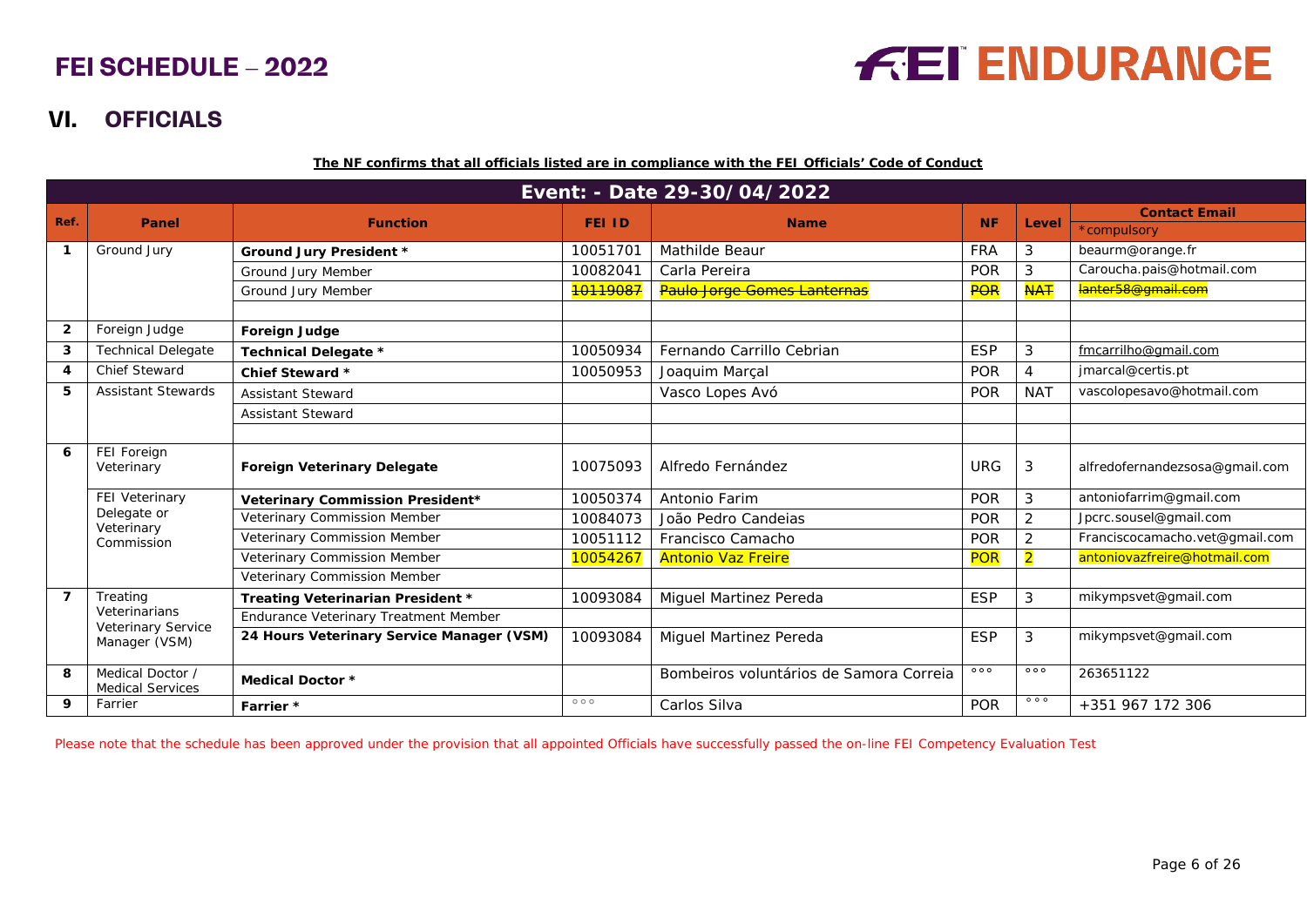

# <span id="page-6-0"></span>**VII. INVITATIONS**

## <span id="page-6-1"></span>1. **General**

#### **a) Championships & CEIOs**

Please refer to Art. 843.2 of the FEI Endurance Rules

#### **b) CEIs**

| Countries invited (name)                 | All       |
|------------------------------------------|-----------|
| Number of competitors per country        | Unlimited |
| Number of horses per competitor (max 2.) |           |

# <span id="page-6-2"></span>2. **Eligibility of Athletes/Horse age in FEI Endurance Events:**

| <b>Event Category</b>                                       | <b>Age of Athletes</b>                                                                                                                                                                                    | <b>Age of Horses</b> | <b>Age of Trainer</b> |
|-------------------------------------------------------------|-----------------------------------------------------------------------------------------------------------------------------------------------------------------------------------------------------------|----------------------|-----------------------|
|                                                             | Art. 826 End. Ru <u>les</u>                                                                                                                                                                               | Art. 827 End. Rules  | Art. 826 End. Rules   |
| 3* Championships and CEIO 3*<br>(160 km)                    | From the year they                                                                                                                                                                                        | Min 9 years old      |                       |
| 2* Senior Championships and<br>CEIO 2* (120-139 km)         | reach the age of<br>fourteen (14)                                                                                                                                                                         | Min 8 years old      |                       |
| 2* Junior/Young Rider<br>Championships (120-139 km)         | From the year they<br>reach the age of<br>fourteen (14) until the<br>end of the year they<br>reach the age of twenty<br>one $(21)$<br>(as per Appendix A - Definitions<br>of the FEI General Regulations) | Min 8 years old      | Min. 18 years old     |
| 1* Senior Championships and<br>CEIO 1* (100-119 km)         | From the year they<br>reach the age of                                                                                                                                                                    | Min 7 years old      |                       |
| <b>Young Horses Championships</b>                           | fourteen (14)                                                                                                                                                                                             | Min. 8 years old     |                       |
| CEI $3*$ and CEIYJ $3*$                                     | From the year they                                                                                                                                                                                        | Min 8 years old      |                       |
| CEI $2*$ and CEIYJ $2*$                                     | reach the age of                                                                                                                                                                                          | Min 7 years old      | Min. 18 years old     |
| fourteen (14)<br>CEI 1 <sup>*</sup> and CEIYJ1 <sup>*</sup> |                                                                                                                                                                                                           | Min 6 years old      |                       |

#### **Article 124 (GRs) - Young Riders, Juniors, Pony Riders, Children and Veterans**

- 1. Athletes of the appropriate age may take part in FEI Competitions and FEI Championships of more than one (1) Category for Young Riders, Juniors and Pony Riders, but in each Discipline only in one (1) of these FEI Championships in any one (1) calendar year.
- 2. Athletes may take part in FEI Senior Competitions and Championships from the beginning of the year they reach the age of 18 (eighteen) but they may only take part either in a Junior or a Young Rider or a FEI Championship for Seniors in the same Discipline in any calendar year. Further exceptions regarding age limits are set forth in the Sport Rules of the relevant Disciplines.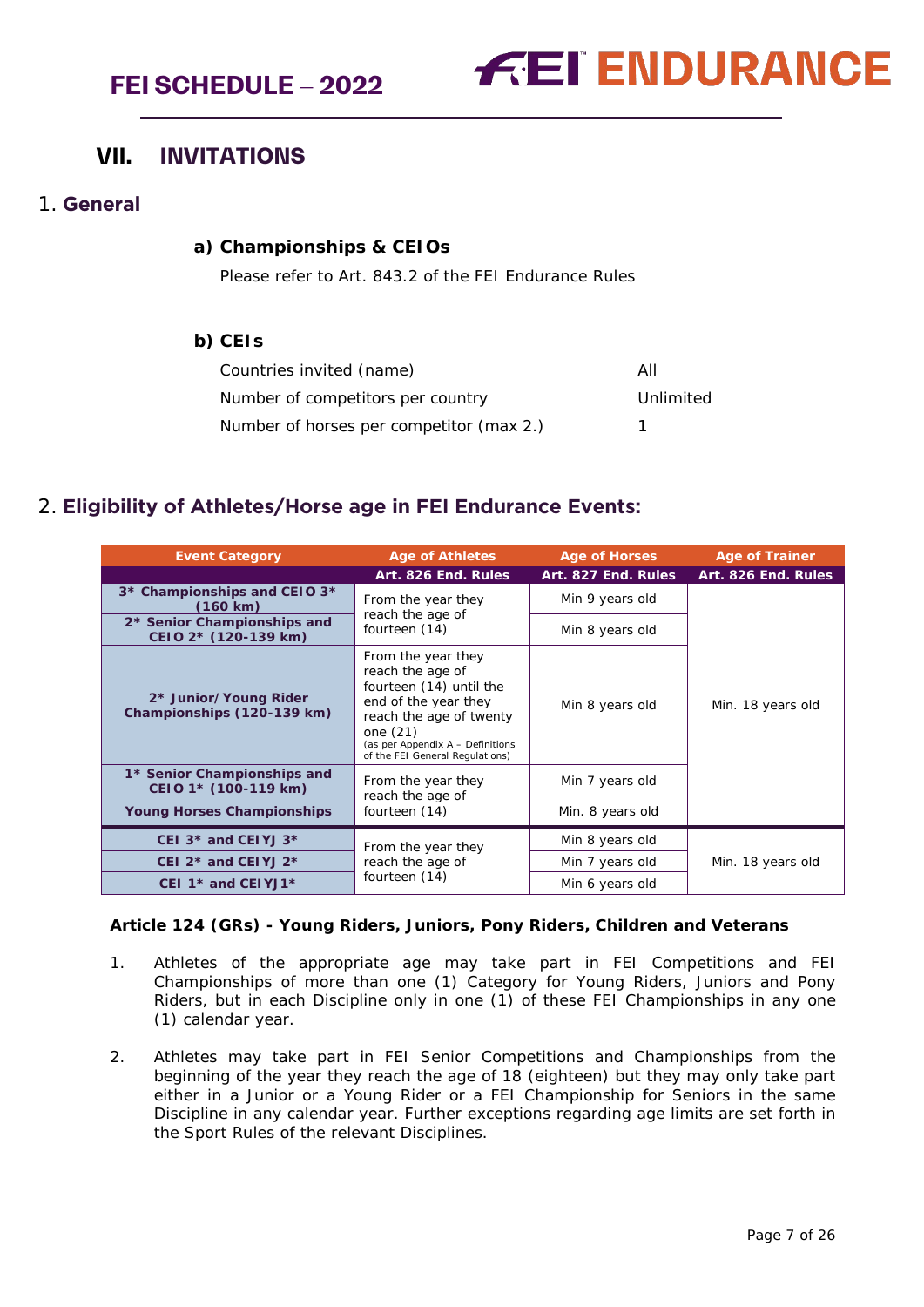



# <span id="page-7-0"></span>**VIII. TIMETABLE - CEI**

(to be filled for each Event, please add rows if necessary)

| • Opening of stables:          | Date: 28-04-2022 Time: 14:00           |
|--------------------------------|----------------------------------------|
| • Veterinary Examination:      | Upon arrival                           |
| • First Veterinary Inspection: | Date: $29-04-2022$ Time: $16:00-18:00$ |
| • Final Veterinary Inspection: | Within 20mn after arrival              |
| <b>Best Condition Award:</b>   | Date: NO Time: NO                      |

# **TIMETABLE - CEN**

(if applicable) *\*For the sake of biosecurity, do not stable national Horses with FEI Horses)*

| • Opening of stables:          | Date: 28-04-2022 Time: 14:00 |  |  |
|--------------------------------|------------------------------|--|--|
| • Veterinary Examination:      | Upon arrival                 |  |  |
| • First Veterinary Inspection: | Date: 30-04-2022 Time: 07:00 |  |  |
| • Final Veterinary Inspection: | Within 20mn after arrival    |  |  |
| • Best Condition Award:        | Date: no Time: no            |  |  |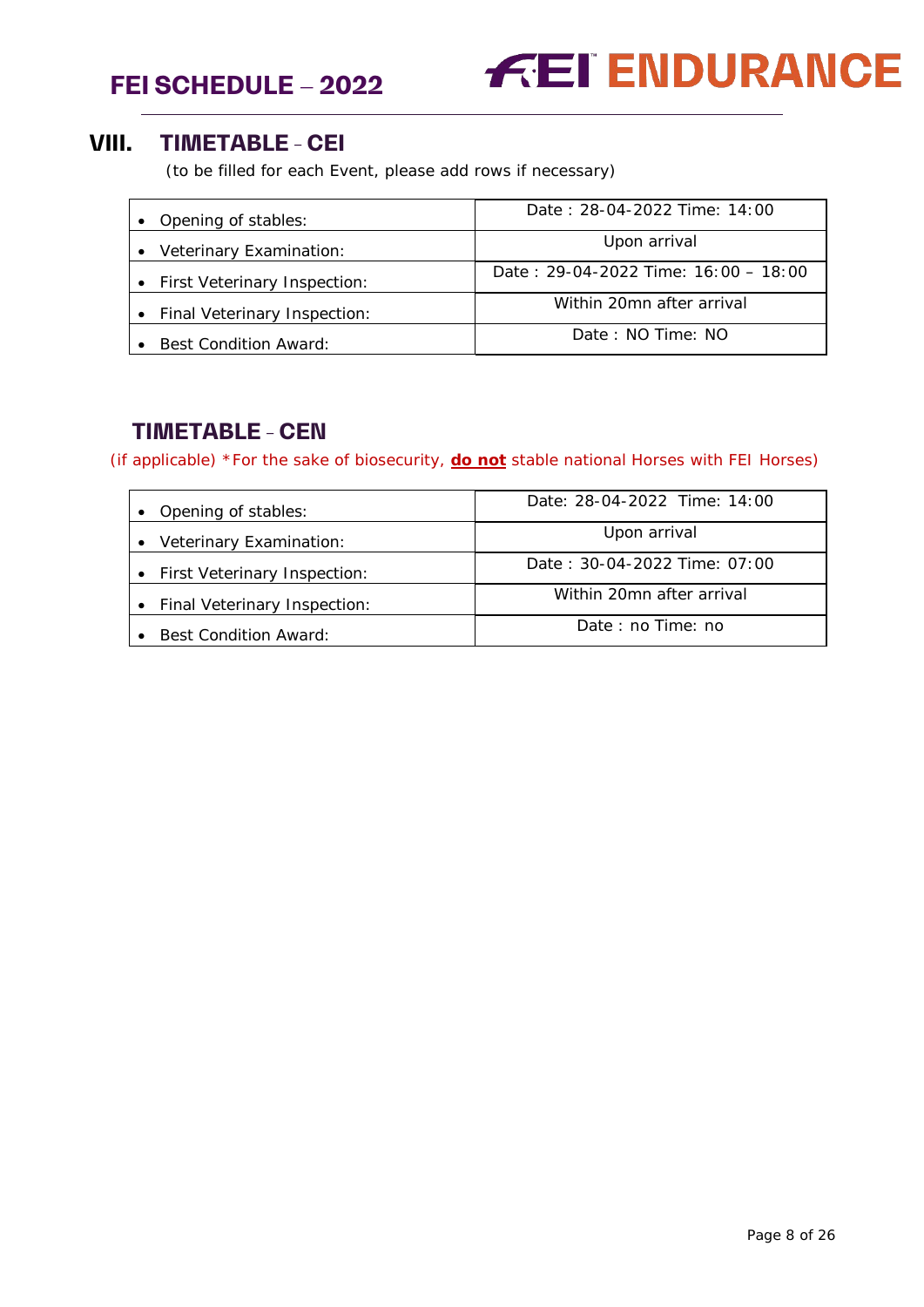

# <span id="page-8-0"></span>**IX. ENTRIES**

## **IMPORTANT**

- Entries must be made by NFs through the FEI Entry System for all categories of this Event [\(https://entry.fei.org\)](https://entry.fei.org/);
- Additional documentation can be found at this link: **[Click Here](https://inside.fei.org/fei/your-role/it-services/fei-entry-system/fei-entry-system-endurance)**
- All Athletes and Horses participating in any International Competition must be registered with the FEI;
- Athletes and/or Horses present at the Event without having been entered through the FEI's Online Entry System will be automatically disqualified unless compelling circumstances warrant otherwise.

# <span id="page-8-1"></span>1. **Entry dates and Entry fee:**

| Event     | Definite entry date | Last substitution date and time<br>1h prior to the first vet inspection | <b>Entry Fee</b> |
|-----------|---------------------|-------------------------------------------------------------------------|------------------|
| CEI1* 100 | 26.04.2022          | 29.04.2021 15h                                                          | 100 euros        |
| CEI2* 120 | 26.04.2022          | 29.04.2021 15h                                                          | 180 euros        |
|           |                     |                                                                         |                  |
|           |                     |                                                                         |                  |
| Price BOX |                     | 60 euros                                                                |                  |

Entries have to be in accordance with Art. 844 of Endurance Rules and Art. 116 of the General Regulations

# <span id="page-8-2"></span>2. **Substitutions of Horses and/or Athletes and/or Trainer:**

846.1 After the deadline for Definite Entries:

846.1.1 substitution of Horses and/or Athletes may only be made with the permission of the National Federation and the OC, such consent not to be unreasonably withheld. All substituted Horses and/or Athletes must be correctly qualified for the Competition;

846.1.2 the registered Trainer of a Horse taking part in the Competition may not be substituted.

# <span id="page-8-3"></span>3. **No-Shows/Late Withdrawals:**

"NB: In the case of withdrawals after the date of definite entries or no-shows the athletes of the respective NF will be held liable to reimburse the organiser for the actual financial loss incurred by the organizer (i.e. stabling and hotel expenses) as a result of the late withdrawal or no-show."

#### **Amount charged: Not applicable**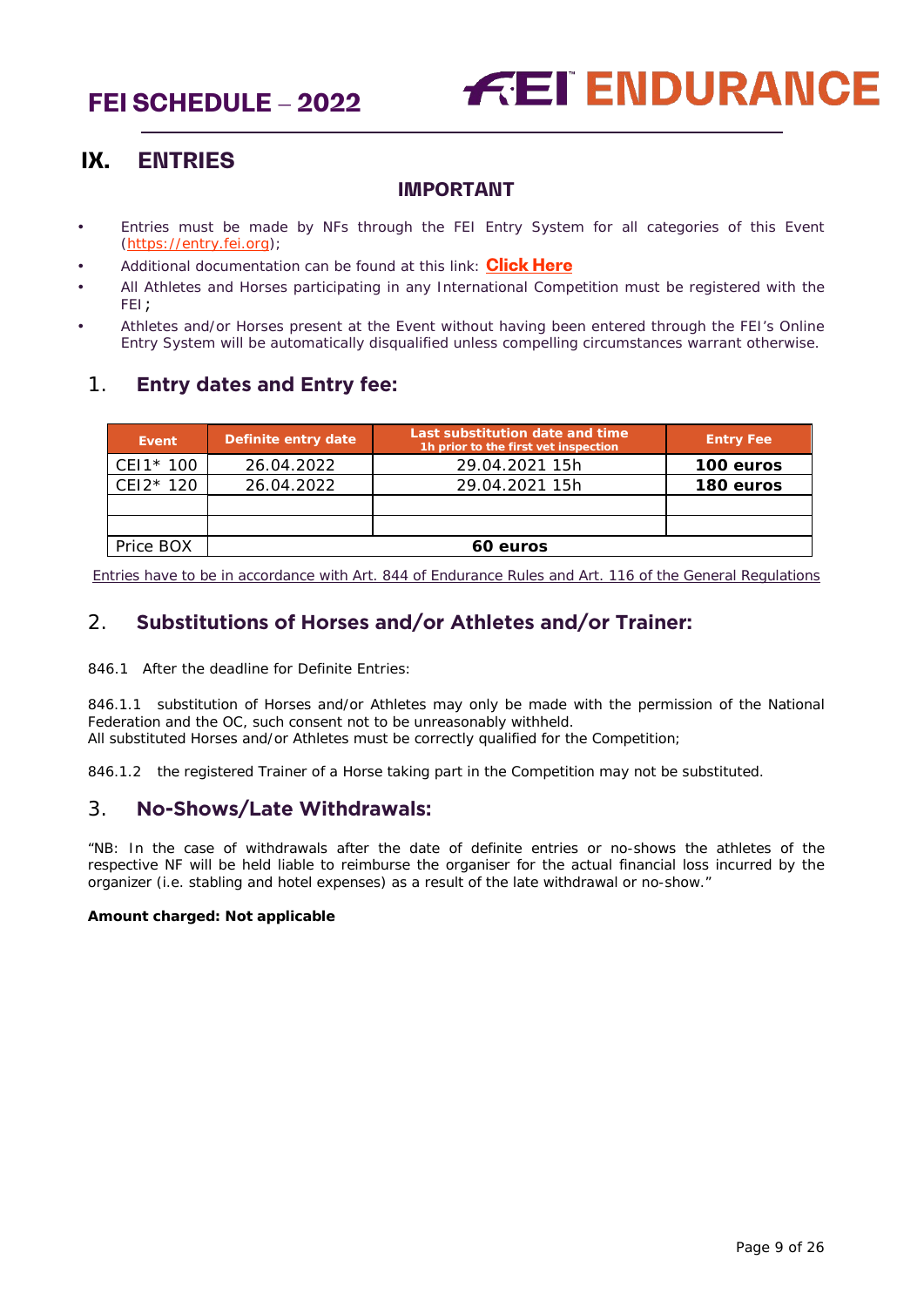

# <span id="page-9-0"></span>4. **Additional fees/Charges by the Organiser:**

All additional fees must be listed hereunder with the details of the amounts to be charged and approved by the FEI. Only fees approved by the FEI and listed in the approved schedule can be charged by the organiser.

EADCMP Fee: Included in entry fee  $X$  Not included in entry fee $\square$ 

Lower Level Events (CIMs) CHF 18 per horse per event *(For definition of CIMs see Appendix E of the FEI General Regulations)*

Higher Level Events CHF 25 per horse per event *(All other events not defined as CIMs)* Electricity: and the set of the set of the set of the set of the set of the set of the set of the set of the set of the set of the set of the set of the set of the set of the set of the set of the set of the set of the set Manure disposal

| Forage   | 000  |
|----------|------|
| Straw    | 000  |
| Shavings | 12 € |

#### **All aforementioned amounts are including VAT**

VAT Number of the OC 504857460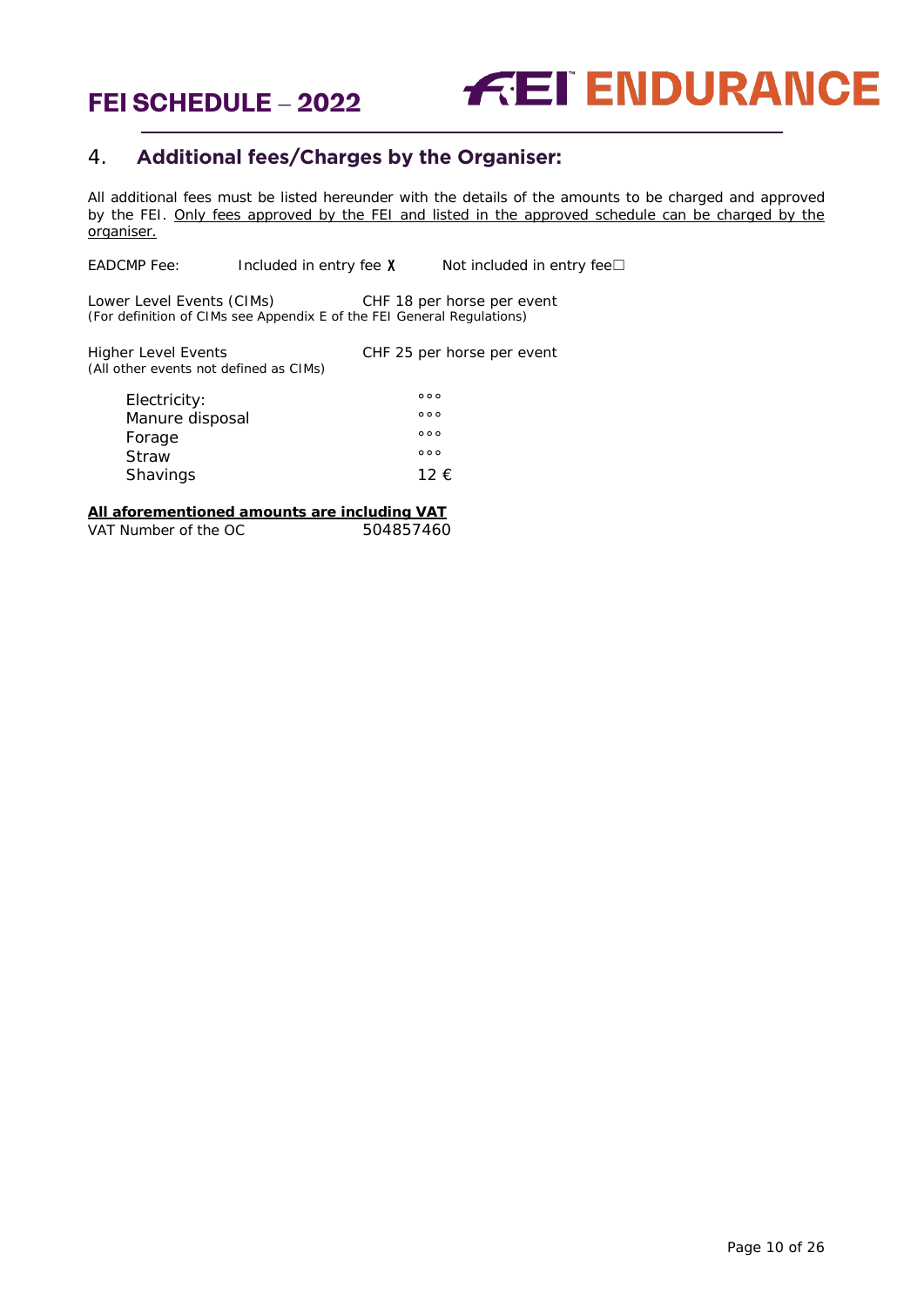

# <span id="page-10-0"></span>**X. COMPETITION DETAIL**

#### <span id="page-10-1"></span>1. **Competition**

Classification ☐ Team ☒ Individual Time limit **CEI1\* 09h 08m 34s + hold time CEI2\* 10h 44min 10s + hold time** Starting method **v** ⊠ Mass start **v** □ Staggered start (*only for CEI1\* or 2nd day of a 2-day events*) Type of ground Sand

#### **Art. 802.6 Combined National and FEI events:**

 *802.6.1 At the request of the National Federation concerned, the FEI may approve an FEI Event being combined with a National Event. If approved, CEI Combinations must be given priority over national level Combinations for entries to such combined events.*

Will you host a CEN during your Event?

 **YES** ☒

 **NO** ☐

If yes, will you have the same Officials panel as for the CEI?

 **YES** ☒

<span id="page-10-2"></span>**NO □** 

# 2. **Place and Time of Start**

| Event         | Date of<br>competition | Time of<br><b>Start</b> | <b>Place of start</b>  | <b>Altitude</b><br>differentials |
|---------------|------------------------|-------------------------|------------------------|----------------------------------|
| $CEI1*100$    | 30-04-2022             | 09h00                   | Companhia das Lezirias | 100 meters                       |
| $CEI2*120$    | 30-04-2022             | 07h30                   | Companhia das Lezirias | 100 meters                       |
|               |                        |                         |                        |                                  |
| $CCEN$ 40     | 30-04-2022             | 09h30                   | Companhia das Lezirias | 100 meters                       |
| <b>CEN 80</b> | 30-04-2022             | 08h30                   | Companhia das Lezirias | 100 meters                       |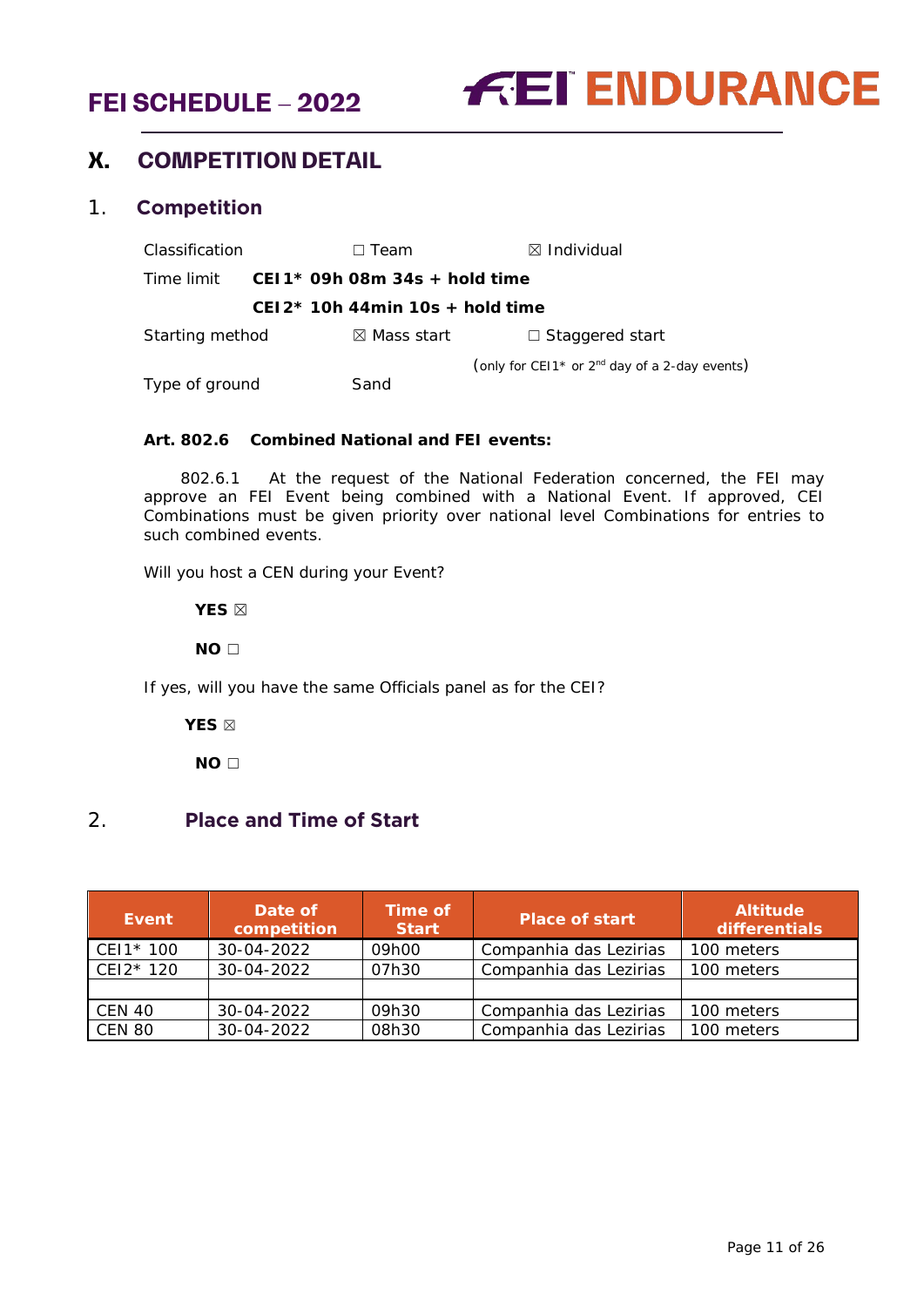

## <span id="page-11-0"></span>3. **Heart Rates**

| <b>Presentation Time</b> | <b>Requirements</b>                                       |
|--------------------------|-----------------------------------------------------------|
| On Loops                 | 64 bpm within 15mn of crossing the end line of each loop  |
| From Halfway point       | If at first presentation HR more than 68 bpm, must do a   |
|                          | re-inspection before starting the next loop               |
| Final Loop               | 64 bpm within 20mn of crossing the end line of final loop |

# <span id="page-11-1"></span>4. **Minimum Weight**

| Event                                                | Minimum weight |
|------------------------------------------------------|----------------|
| <b>Young Rider/Junior</b>                            |                |
| Young Rider/Junior Competitions and<br>Championships | 60 kg          |
| <b>Senior</b>                                        |                |
| CEI 1 <sup>*</sup> and CEI $2^*$                     | 70 kg          |
| CEI $3*$                                             | 75 kg          |
| CEIOs and Championships                              | 75 kg          |

805.3.3 Weight control must be carried out before the start of the Competition and (if so requested by an FEI Official) after the finish. Weight control inspections may also take place at random at any time during the Competition on request by an FEI Official.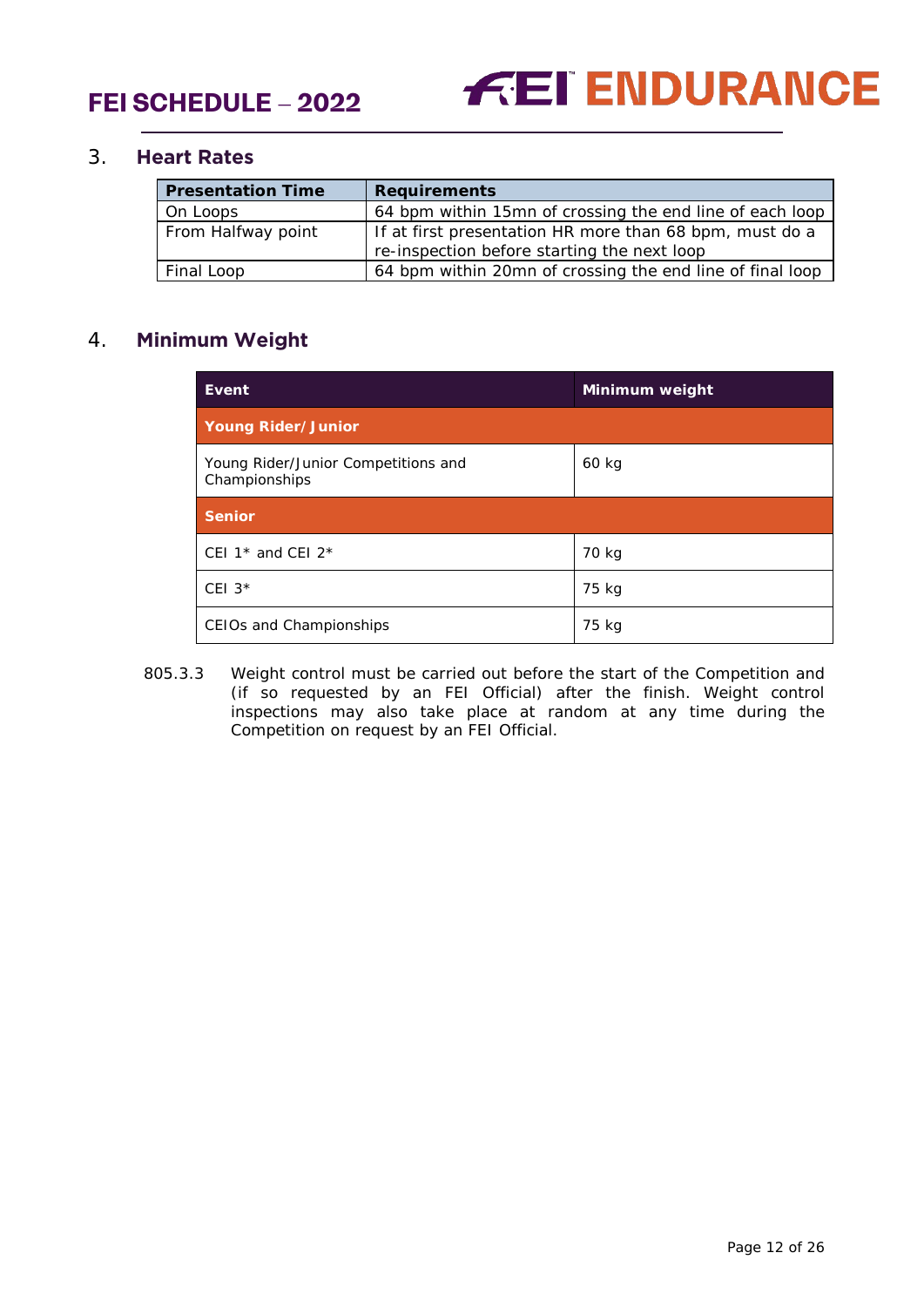# **FEI ENDURANCE**

## <span id="page-12-0"></span>5. **Minimum Distance Per Day**

| Event:                                | CEI (0) 1*/CEI (0) YJ1* 100 |    |                                      |                             |
|---------------------------------------|-----------------------------|----|--------------------------------------|-----------------------------|
| Number of<br>phases                   | <b>KM</b>                   |    | <b>Minimum time</b><br>for $18km/h1$ | Into a hold<br>(minutes) of |
|                                       | 30                          |    | 100 minutes                          | 40                          |
| 2                                     | 30                          |    | 100 minutes                          | 40                          |
| 3                                     | 20                          |    | 67 minutes                           | 40                          |
| 4                                     | 20                          |    | 67 minutes                           | Into Finish                 |
| <b>Total KM</b>                       | 100                         |    |                                      |                             |
| <b>Number</b>                         |                             |    |                                      |                             |
| Crewing Points max 1 per 5 km         |                             | 10 |                                      |                             |
| Drinking water Points min 1 per 10 km |                             | 10 |                                      |                             |

| Event:                                | CEI (O) 2*/CEI (O) YJ2* 120 |    |                                |                             |
|---------------------------------------|-----------------------------|----|--------------------------------|-----------------------------|
| <b>Number of</b><br>phases            | <b>KM</b>                   |    | Minimum time<br>for $18km/h^2$ | Into a hold<br>(minutes) of |
|                                       | 40                          |    | 133 minutes                    | 40                          |
| $\mathcal{P}$                         | 30                          |    | 100 minutes                    | 40                          |
| 3                                     | 30                          |    | 100 minutes                    | 50                          |
| 4                                     | <b>20</b>                   |    | 67 minutes                     | Into Finish                 |
| <b>Total KM</b>                       | 120                         |    |                                |                             |
|                                       |                             |    | <b>Number</b>                  |                             |
| Crewing Points max 1 per 5 km         |                             | 10 |                                |                             |
| Drinking water Points min 1 per 10 km |                             | 12 |                                |                             |

#### **Note**:

- For CEI 1 $*$  and 2 $*$  at least one timed hold not shorter than 40 minutes
- For CEI 3<sup>\*</sup> and Championships at least one hold not shorter than 50 minutes
- No phase may exceed 40 km and be less than 20km
- Hold times must meet a minimum ration of 1 min per 1 km completed (each phase)
- Maximum hold time is 60 minutes

<span id="page-12-2"></span><span id="page-12-1"></span> $\mathbb{1}_{\geq 0}$ <sup>1</sup> - Minimum time for 18 km/h serves as informative time as per Art. 837, from 1<sup>st</sup> July 2020<br><sup>2</sup> - Minimum time for 18 km/h serves as informative time as per Art. 837, from 1<sup>st</sup> July 2020

Minimum time for 18 km/h serves as informative time as per Art. 837, from 1<sup>st</sup> July 2020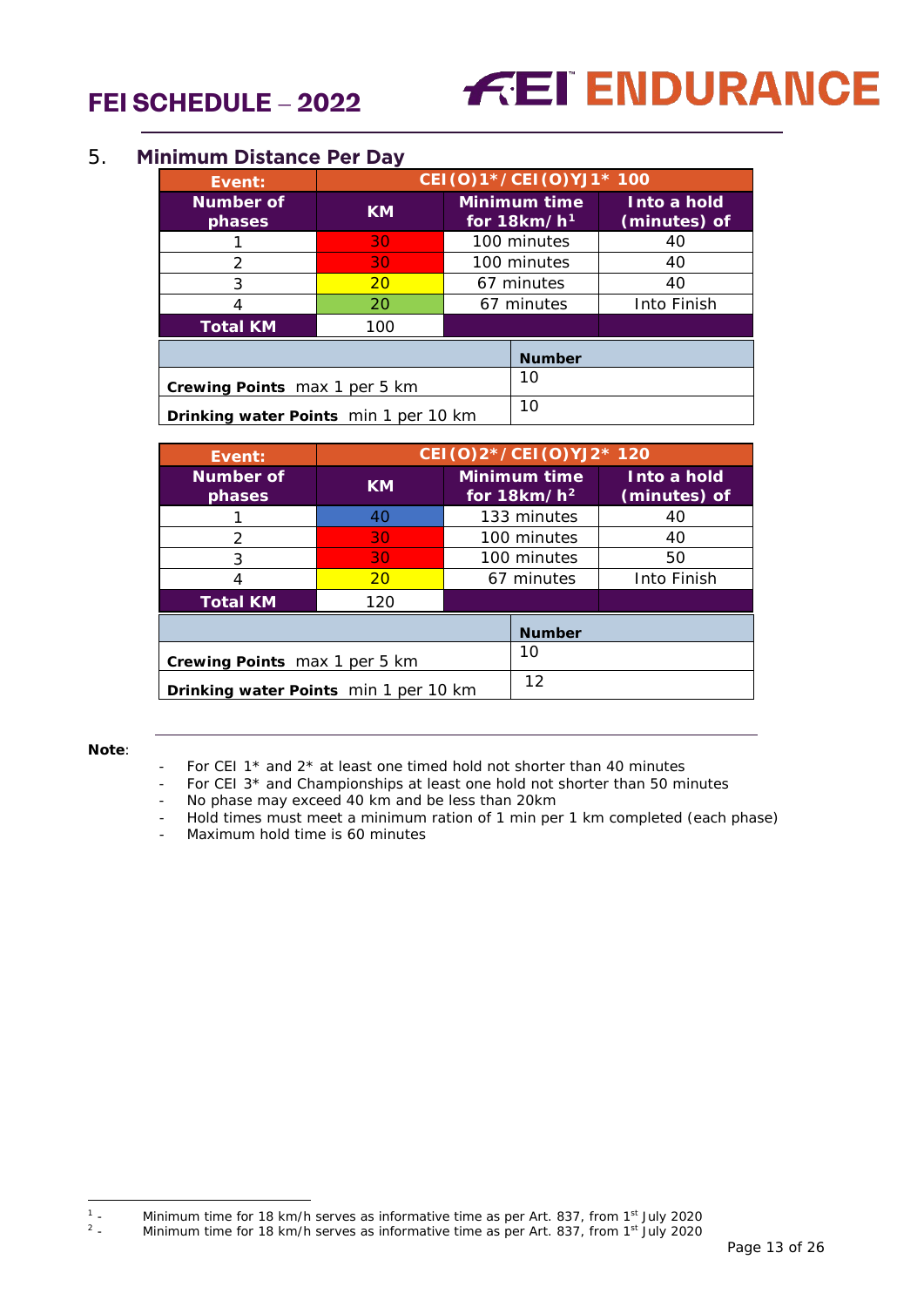



# <span id="page-13-0"></span>**XI. FACILITIES OFFERED**

Please specify travel, type of accommodation, length of time they are at the expense of the Organiser and any compensation scheduled for the following:

# 1. **Athletes**

#### <span id="page-13-1"></span>**Accommodation.**

| Hotel:     | 000                                                                       |
|------------|---------------------------------------------------------------------------|
| Address:   | 000                                                                       |
| Telephone: | 000                                                                       |
|            | At the expense of: The Organiser $\Box$ or Athletes $\boxtimes$           |
|            | 000<br>$\circ \circ \circ$<br>Accommodated (bed and breakfast) from<br>to |
| Meals.     |                                                                           |
|            | At the expense of: The Organiser $\Box$ or Athletes $\boxtimes$           |
|            | Meals provided from only to love. Where only                              |

## <span id="page-13-2"></span>2. **Crew members**

#### **Accommodation.**

Requests for accommodation must be sent with entries.

Accommodation will be at the cost of: Organiser  $\Box$  Athletes  $\boxtimes$  from °°° to °°°.

#### **Meals.**

At the expense of: The Organiser □ or Athletes ⊠ Meals provided from °°° to °°°. Where °°°

**N.B:** If applicable, Organiser's must provide proper sanitary conditions. The showering facilities should be sufficient for both male and female crew members with hot and cold water. Shower facilities as well as restrooms should at all times be in a state of cleanliness.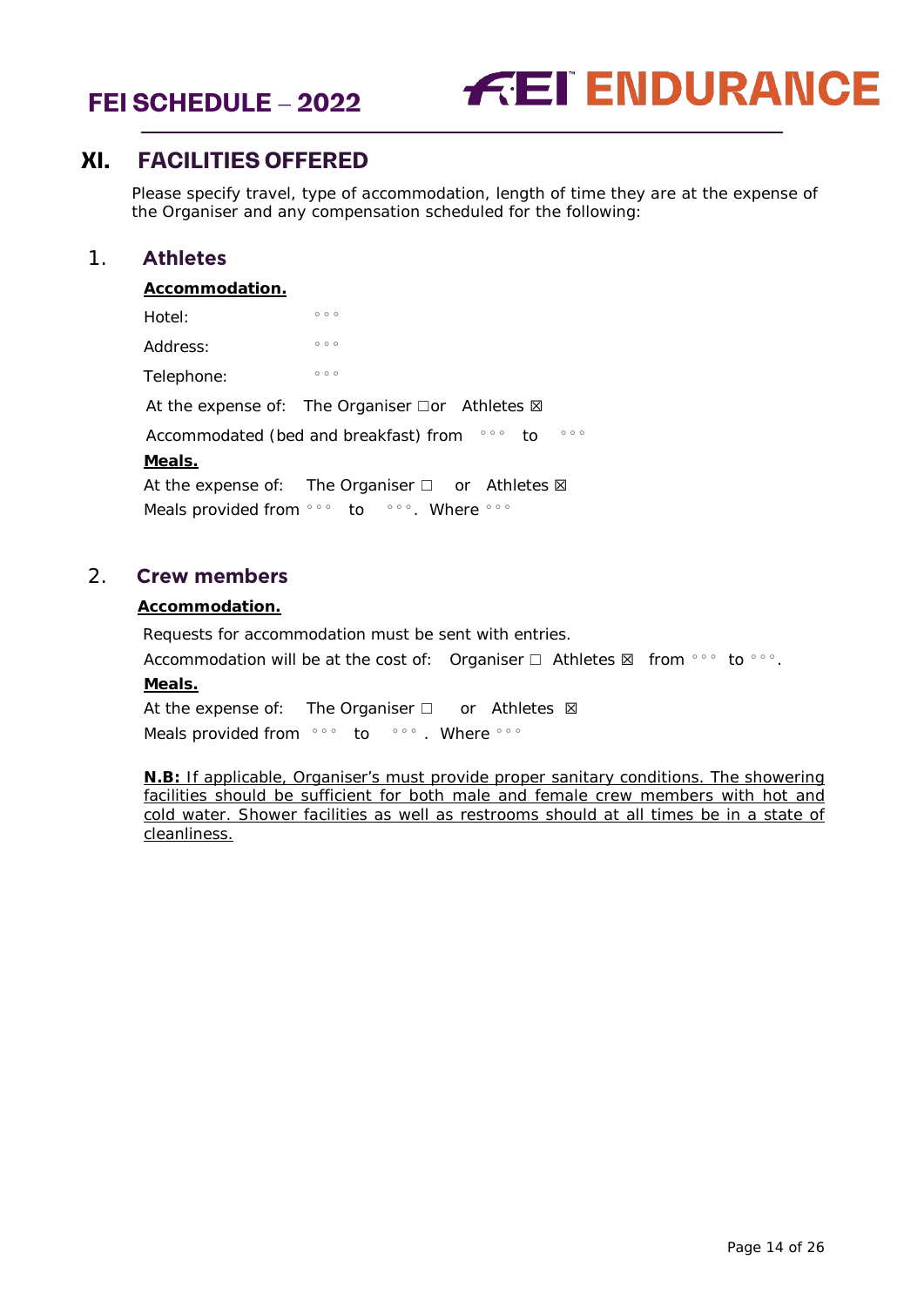

# <span id="page-14-0"></span>**XII. LOGISTICAL / ADMINISTRATIVE / TECHNICAL INFORMATION**

### <span id="page-14-1"></span>1. **Stables**

 $Size of boxes$  3 m x 3 m

(at least 3m x 3m) An adequate number of stables must be at least 4m x 3m to accommodate the larger Horses.

## <span id="page-14-2"></span>2. **Scoring/Timing Provider**

Please fill in Annex XVI - FEI Entry System for the Timing Provider (where applicable)

Will you use a FEI Certified Service Provider to manage the scoring and timing at your Event? *(The list of certified Service Providers is available here:* [https://inside.fei.org/fei/your-role/it-services/it](https://inside.fei.org/fei/your-role/it-services/it-providers/list)[providers/list](https://inside.fei.org/fei/your-role/it-services/it-providers/list)*)*

**YES** ☒

**NO** ☐

Name of the Company:  $\frac{1}{\sqrt{2}}$ FEI Certified Service Provider ID number:  $\circ \circ \circ$ 

#### **Contact person at event** *(compulsory)*

| Name:          | <del>Javier Duarte</del> | - <mark>Gloria Gracia</mark>                        |
|----------------|--------------------------|-----------------------------------------------------|
| FEI ID number: | <del>10211267</del>      | $-10280279$                                         |
| Contact email: |                          | <del>iduarte@fiecco.com -</del> noaesilas@gmail.com |

The FEI may require to be provided with real time results data feed of your events according to FEI requirements; in this case you and your provider will be informed accordingly.

# <span id="page-14-3"></span>3. **Other Technology/Service Provider(s)**

Will you use other technology/service provider(s) at your Event?

#### **YES** □

| 000                                                                    |
|------------------------------------------------------------------------|
|                                                                        |
| 000                                                                    |
| 000                                                                    |
| 000                                                                    |
| 000                                                                    |
| (i.e.: Accreditations, Stable Management, Camera system, Sensors, etc) |
|                                                                        |

#### **NO** X

# <span id="page-14-4"></span>4. **Advertising And Publicity On Athletes And Horses (Art. Gr 135)**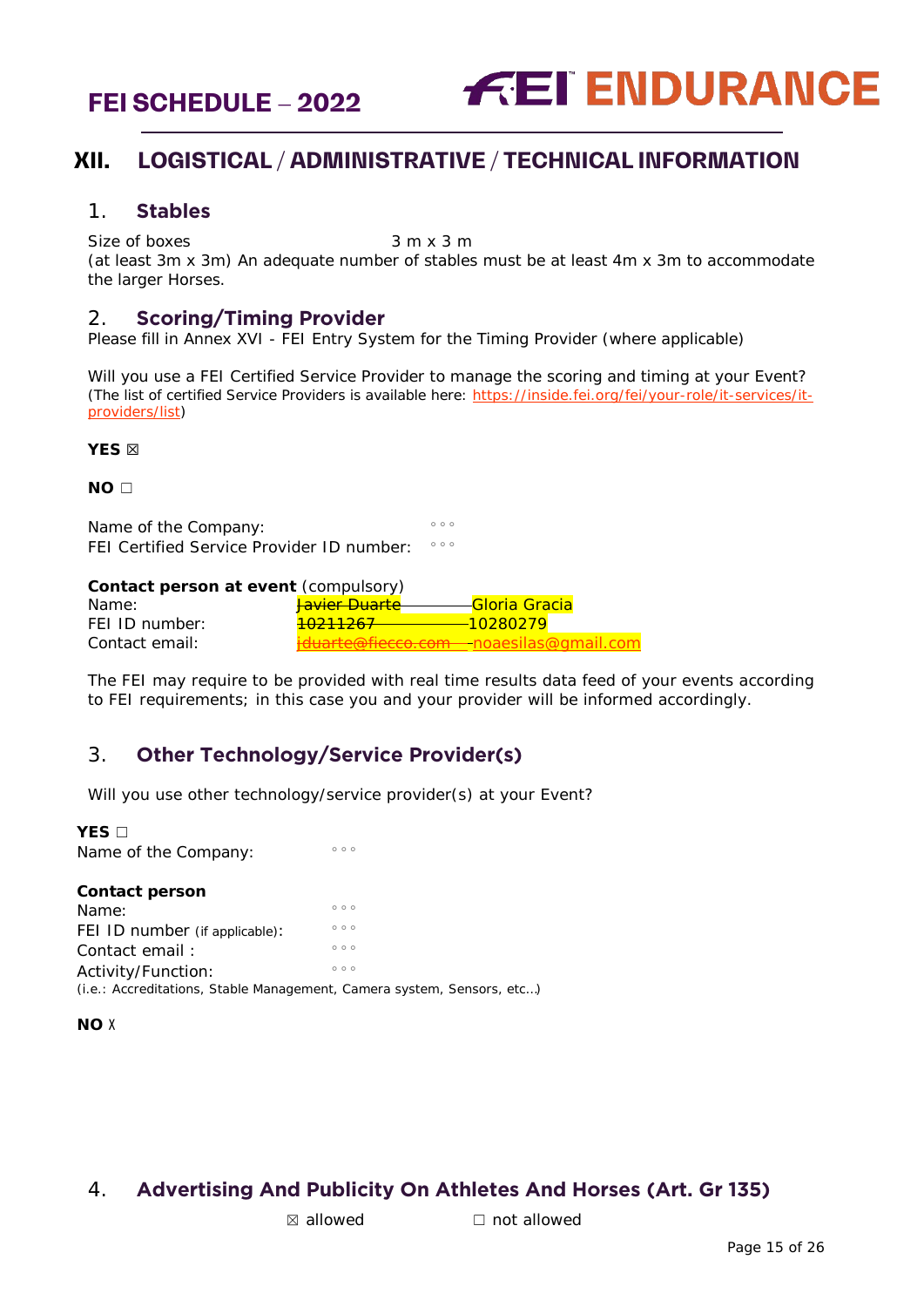

The chief steward will check that the advertising on athletes and horses complies with these Articles.

## <span id="page-15-0"></span>5. **Prize Giving Ceremony**

The number of athletes required to present themselves for the prize-giving ceremony of each competition is **3 (Three).**

#### <span id="page-15-1"></span>6. **Horses / Ponies**

Transport expenses to be paid by:

The Organiser  $□$  at  $\circ \circ \circ$  per km. The Athlete  $\boxtimes$ 

#### <span id="page-15-2"></span>7. **Welcome**

The time and date of arrival of athletes, horses and their means of transport must be given to the Organiser in order to facilitate their arrival.

## <span id="page-15-3"></span>8. **Entry Right To Showgrounds/Accredited Persons**

Entry right to the stable area acc. to FEI Veterinary Regulations Articles 1008-1009.

NUMBER OF ACCREDITED PERSONS: Athlete: 1<br>Partner: 1 Partner: Crew members (max 4 per horse): 2 Trainer: 1 Horse Owner: 1 (2 accreditations per horse acc. to FEI-Passport)

## <span id="page-15-4"></span>9. **Sustainability**

Please consider the environment when organising an FEI Event. Please find useful information on FEI Sustainability here: <http://inside.fei.org/fei/your-role/organisers/handbook>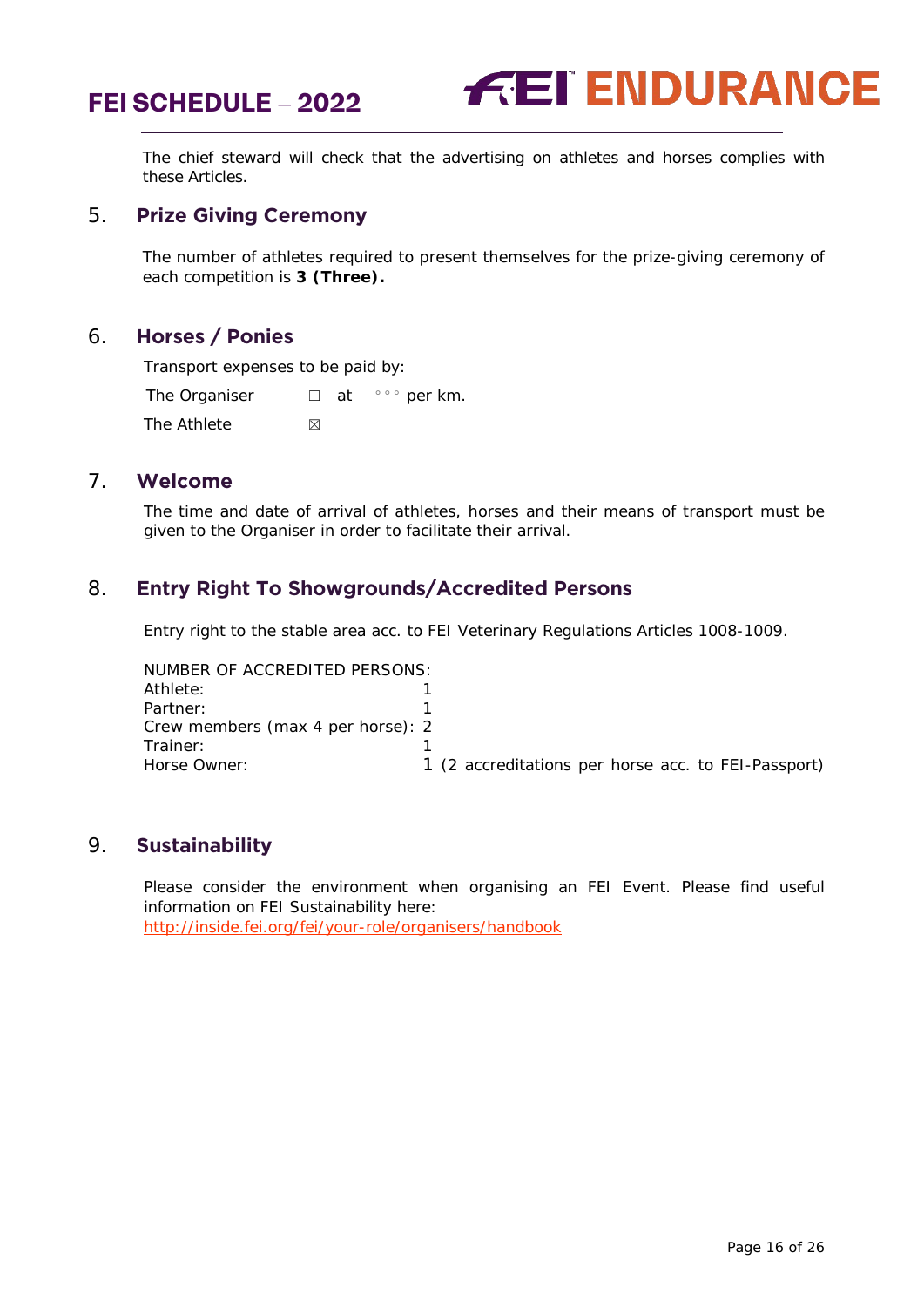



# <span id="page-16-1"></span><span id="page-16-0"></span>**XIII. VETERINARY MATTERS**

## 1. **CUSTOMS FORMALITIES**

Name: 10093084 - Miguel Pereda Address: Telephone: 0034 659427046 Email:

# 2. **HEALTH REQUIREMENTS**

#### <span id="page-16-2"></span>**GENERAL**

In accordance with the FEI Code of Conduct for the Welfare of the Horse it is imperative that all Horses at FEI Events are physically fit and free from infectious disease before being allowed to compete.

#### **ENTRY OF HORSES**

Required health tests and vaccinations: Quarantine period: Specimen Import Licence applied:

Square for Organiser to include additional details if necessary

# <span id="page-16-3"></span>3. **NATIONAL REQUIREMENTS**

Square for Organiser to include additional details if necessary

# <span id="page-16-4"></span>4. **PONIES**

FEI Veterinary Regulations, Chapter IX and Annex IX: For all Pony Events, Ponies must be available for Pony Measurement if requested by the FEI.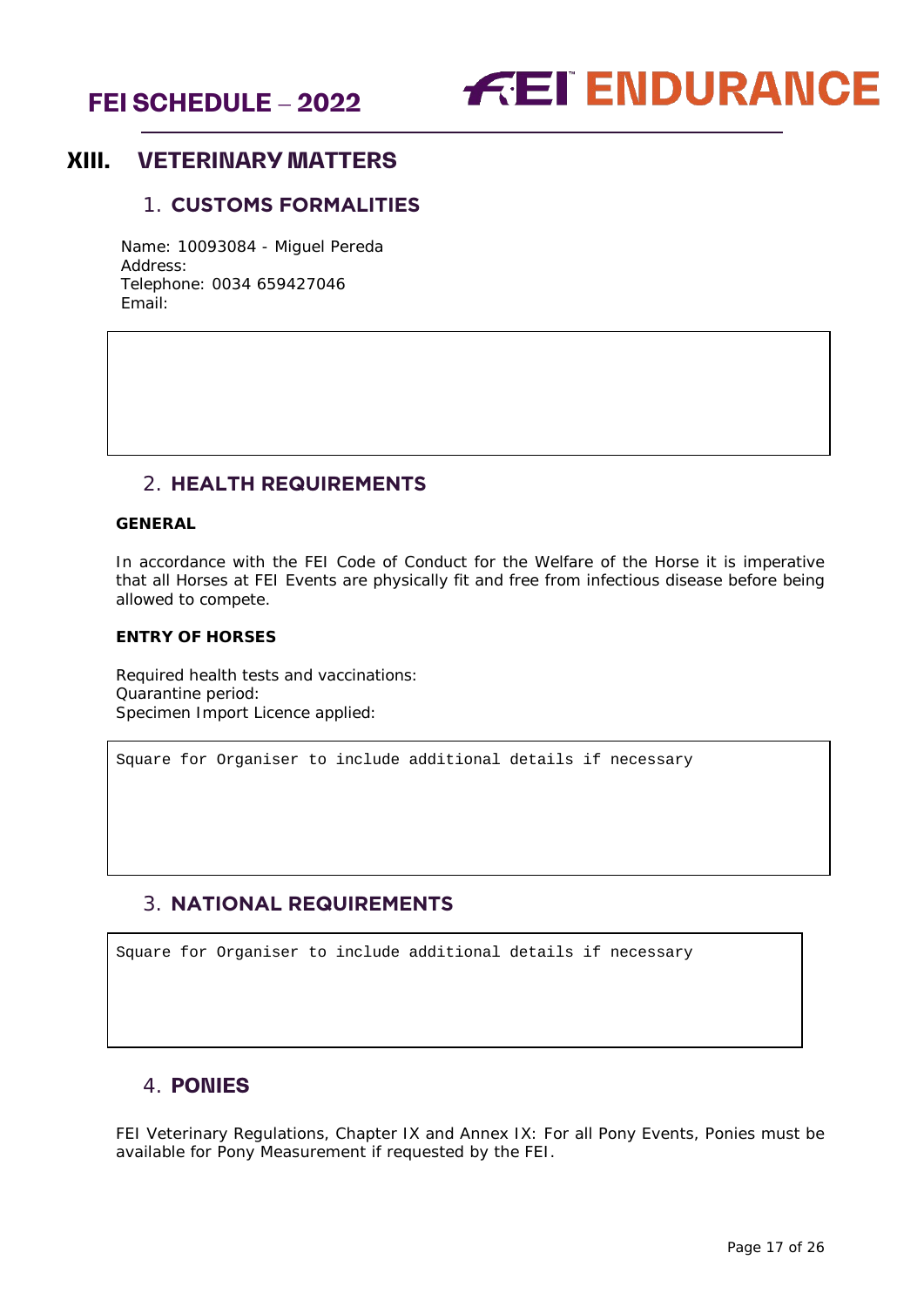# <span id="page-17-0"></span>5. **INJURY SURVEILLANCE**

FEI Veterinary Regulations, Chapter VIII: Horses participating in FEI Events are subject to injury surveillance protocols; and in the event of fatality, a post-mortem examination.

# <span id="page-17-1"></span>6. **TRANSPORT OF HORSES**

Horses must be fit to travel and be transported in suitable vehicles. Any government requirements for disease testing and control must be requested well in advance, to ensure that the horse is in compliance by the time of arrival at the border of the country where the Event is taking place. Athletes, or their representatives, have the responsibility to comply with national legislation in both their country of origin and the host nation of the Event. Where necessary athletes must contact local government authorities or veterinary advisors for information regarding animal health requirements and transport legislation. Within the European Union (EU), this includes EU Council Regulation (EC) No 1/2005 concerning the protection of animals during transport within the Member States of the EU.

# <span id="page-17-3"></span><span id="page-17-2"></span>7. **VENUE ARRIVAL INFORMATION & FITNESS TO COMPETE**

#### **7.1 PASSPORTS. FEI General Regulations, Art. 137**

#### **For all issues relating to FEI Horse Passports/FEI Recognition Cards please contact your National Federation.**

All Horses competing at FEI Events must be registered with the FEI.

FEI Passports or FEI Recognition Cards (for those Horses with a national passport approved by the FEI) are compulsory for FEI Events.

NB: Horses entered in CIMs in their country of residence are not required to have an FEI Passport or FEI Recognition Card but must be properly registered with the FEI and identifiable (FEI General Regulations, Art. 137.2).

Athletes who do not present a Horse's Passport and/or Recognition Card, or one that is not correctly validated or fail to meet other passport requirements will be **subject to Sanctions in accordance with Annex VI of the FEI Veterinary Regulations** and may not be allowed to compete.

**NB** for Horses permanently resident in a Member State of the European Union: all Horses must have a national EU passport in compliance with EU Regulations to which a FEI Recognition card is applied. The exception to this being Horses in possession of an FEI passport which has been continually revalidated without interruption.

#### <span id="page-17-4"></span>**7.2 VACCINATIONS - EQUINE INFLUENZA. FEI Veterinary Regulations, Art. 1003**

Horses competing at FEI Events must comply with the requirements for Equine Influenza vaccination in accordance with the Veterinary Regulations and as summarised below.

| <b>VACCINATION</b> | <b>IPROTOCOL</b> | $\blacksquare$ ELIGIBILITY TO ENTER VENUE $\blacksquare$ |
|--------------------|------------------|----------------------------------------------------------|
|--------------------|------------------|----------------------------------------------------------|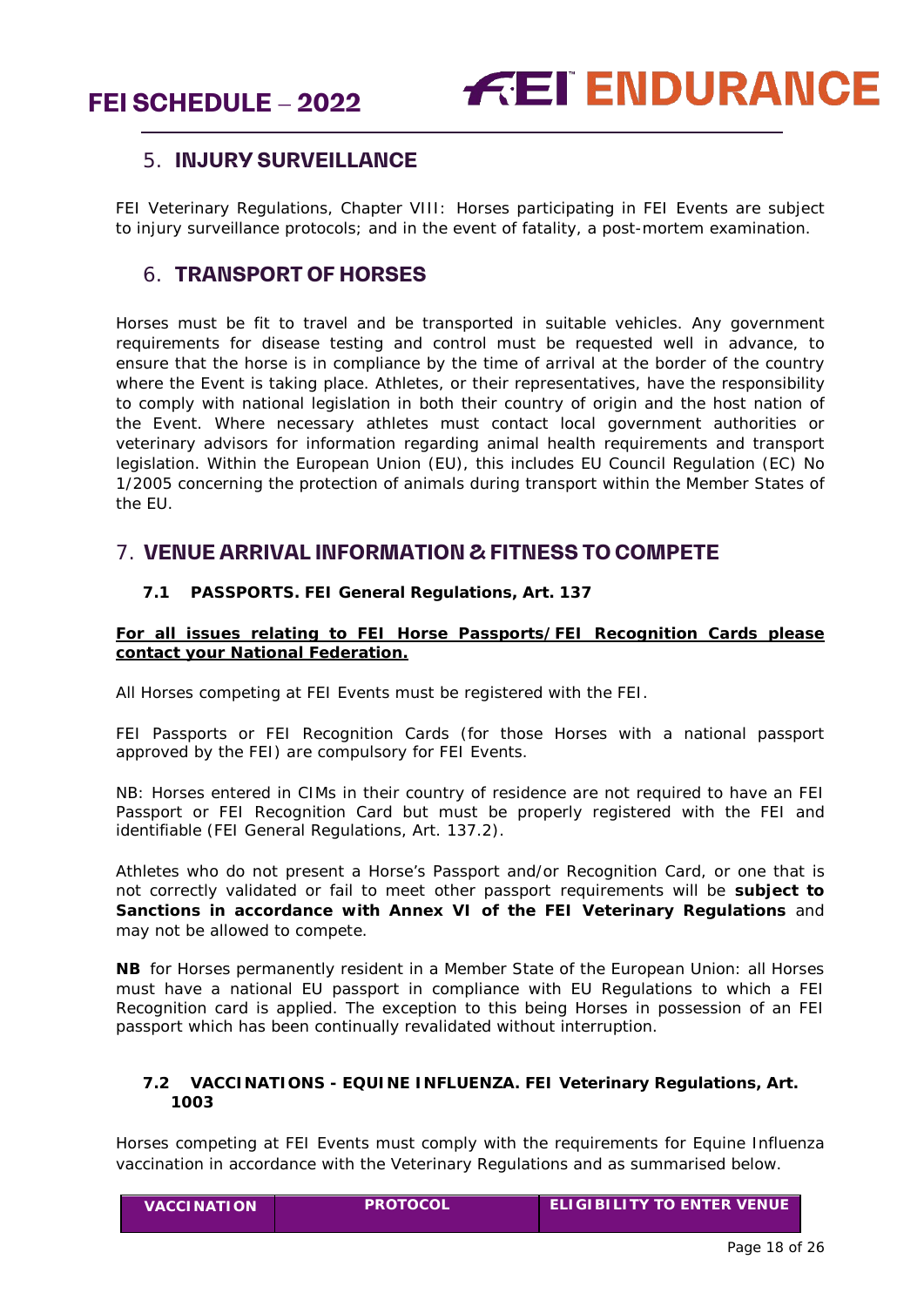



| <b>Primary Course</b> | 1 <sup>st</sup> Vaccination: day 0<br>2 <sup>nd</sup> Vaccination: day 21-92                                                                                                          | May compete 7 days after the<br>2 <sup>nd</sup> Vaccination                                                                                                              |
|-----------------------|---------------------------------------------------------------------------------------------------------------------------------------------------------------------------------------|--------------------------------------------------------------------------------------------------------------------------------------------------------------------------|
| <b>First Booster</b>  | <b>Within</b><br>$-77$<br>months<br>of<br>the<br>2 <sup>nd</sup> vaccination of the<br>Primary<br>Course                                                                              | May compete for 6 months $+21$<br>days after the 2 <sup>nd</sup> vaccination of<br>the Primary Course<br>Must not compete in the 7 days<br>after receiving a vaccination |
| <b>Boosters</b>       | <b>MINIMUM:</b> within one year<br><sub>of</sub><br>previous booster vaccination<br><b>IF COMPETING:</b> must be in the 6<br>months $+21$ days of the booster<br>previous vaccination | Must have been vaccinated within<br>6 months $+21$ days<br>before<br>arriving at the Event<br>Must not compete in the 7 days<br>after receiving a vaccination            |

All FEI registered Horses intending to compete at FEI Events (including CIMs) must be vaccinated against Equine Influenza in accordance with these Veterinary Regulations. The exception being if the applicable domestic legislation prevents the use of Equine Influenza vaccines within the relevant territory.

#### **7.3 EXAMINATION ON ARRIVAL. FEI Veterinary Regulations, Art. 1031**

<span id="page-18-0"></span>On arrival at an Event venue, all Horses must undergo an examination by a veterinarian to confirm their identification from their passport and micro-chip ID (where present), their vaccination status and general health. To protect all horses attending events, any Horse with a questionable health status concerning vaccination, disease or other concerns, must be stabled within the isolation facilities provided by the Organising Committee pending a decision on entering the venue. PRs must fulfil the Horse Health Requirements via the FEI HorseApp in advance of the event which will be checked at the Examination on Arrival.

#### **7.4 HORSE INSPECTIONS. FEI Veterinary Regulations, Art. 1034-1042**

<span id="page-18-1"></span>All Horses will be assessed for their fitness to compete during the Horse Inspection. Any Horse demonstrating questionable fitness may be referred to the Holding Box for further veterinary examination. Horses not deemed fit to compete by the Inspection Panel will not be permitted to compete.

#### **7.5 LIMB SENSITIVITY EXAMINATION. FEI Veterinary Regulations, Art. 1048-1053 and Annex VIII**

<span id="page-18-2"></span>All Horses are subject to examination under the protocol for abnormal limb sensitivity throughout the period of an Event. For Jumping that includes, but is not limited to, between rounds and before the Jump Off. For Endurance that includes, but is not limited to, pre-ride, during the ride and after the ride. Horses may be examined once or on multiple occasions during the Period of an Event. Horses may be selected for examination under the protocol randomly or they may be targeted. All Horses selected to be tested must submit promptly to the examination or are subject to immediate disqualification. There is no obligation to examine any specific number of Horses at an Event.

# <span id="page-18-3"></span>8. **EQUINE ANTI-DOPING AND CONTROLLED MEDICATION PROGRAMME (EADCMP). FEI Regulations, Chapter VII**

#### **8.1 SAMPLING. FEI Veterinary Regulations, Chapter VII**

<span id="page-18-4"></span>All horses competing at FEI Events may be subject to sampling for the presence of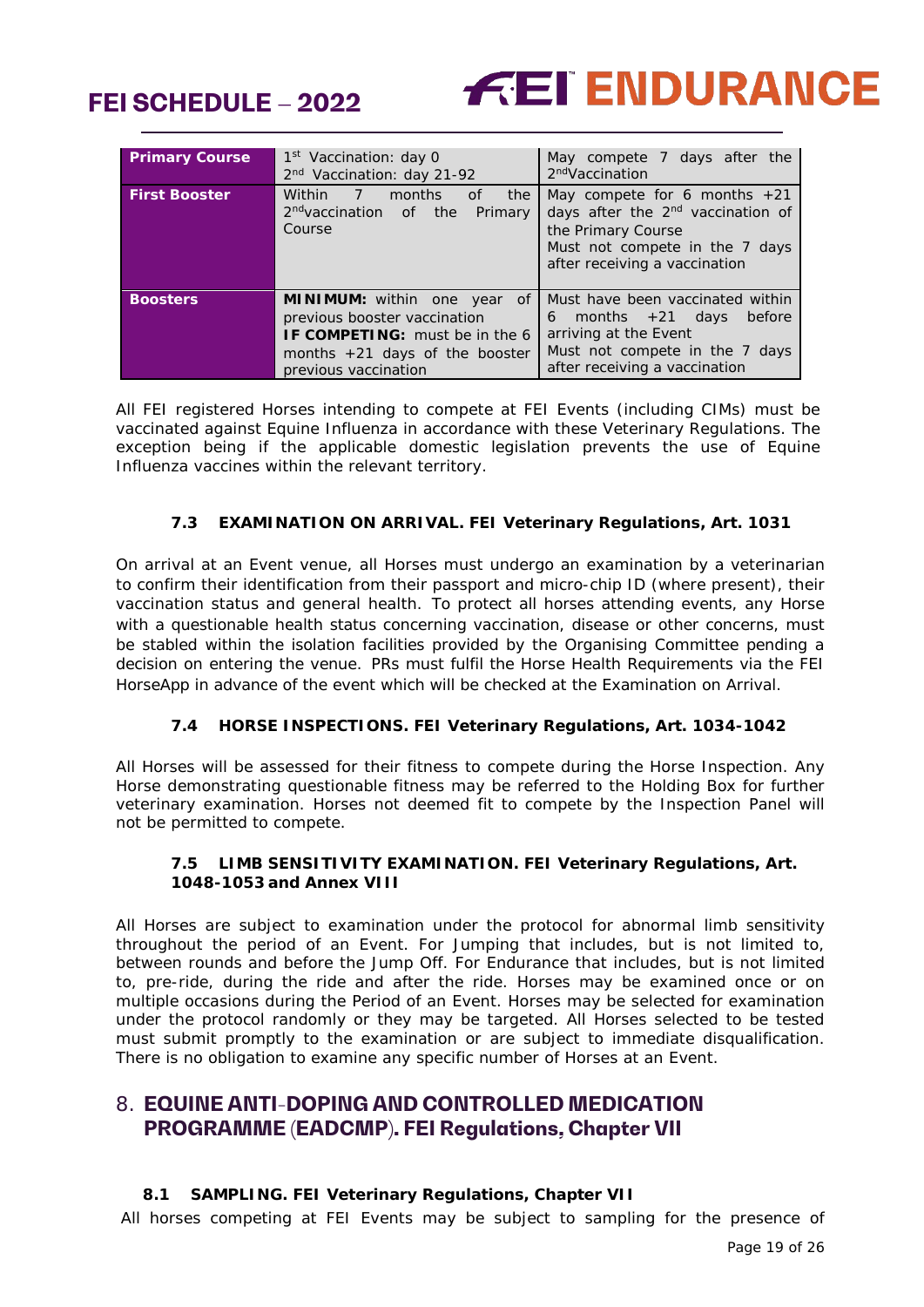



Prohibited Substances in accordance with the Anti-Doping and Controlled Medication Regulations (EADCMRs). Horses may be selected for sampling in accordance with obligatory testing, targeted or random sampling procedures. Refer to FEI Financial Charges for details of fees relating to Equine and Human Anti-Doping program (EADCMP), which OCs/NFs have the right to charge to the athlete (applicable for all FEI events worldwide).

#### <span id="page-19-0"></span>**8.2 ELECTIVE TESTING. FEI Veterinary Regulations, Art. 1058**

Elective Testing may be carried out prior to an Event to check for the presence of Prohibited Substances. Please refer to <https://inside.fei.org/fei/cleansport/horses> for information and details.

# <span id="page-19-1"></span>**XIV. HUMAN ANTI-DOPING**

Athletes can be tested at any FEI Event, by the FEI or by other Anti-Doping Organisations with Testing jurisdiction. Organisers will have the responsibility to provide facilities and staff/volunteers to facilitate such Testing if requested by the FEI as outlined in article 22.3 of the FEIs' Anti-doping Rules for Human Athletes (ADRHA).

The ADRHA rules are published on the FEI's website at [http://inside.fei.org/content/anti](http://inside.fei.org/content/anti-doping-rules)[doping-rules.](http://inside.fei.org/content/anti-doping-rules)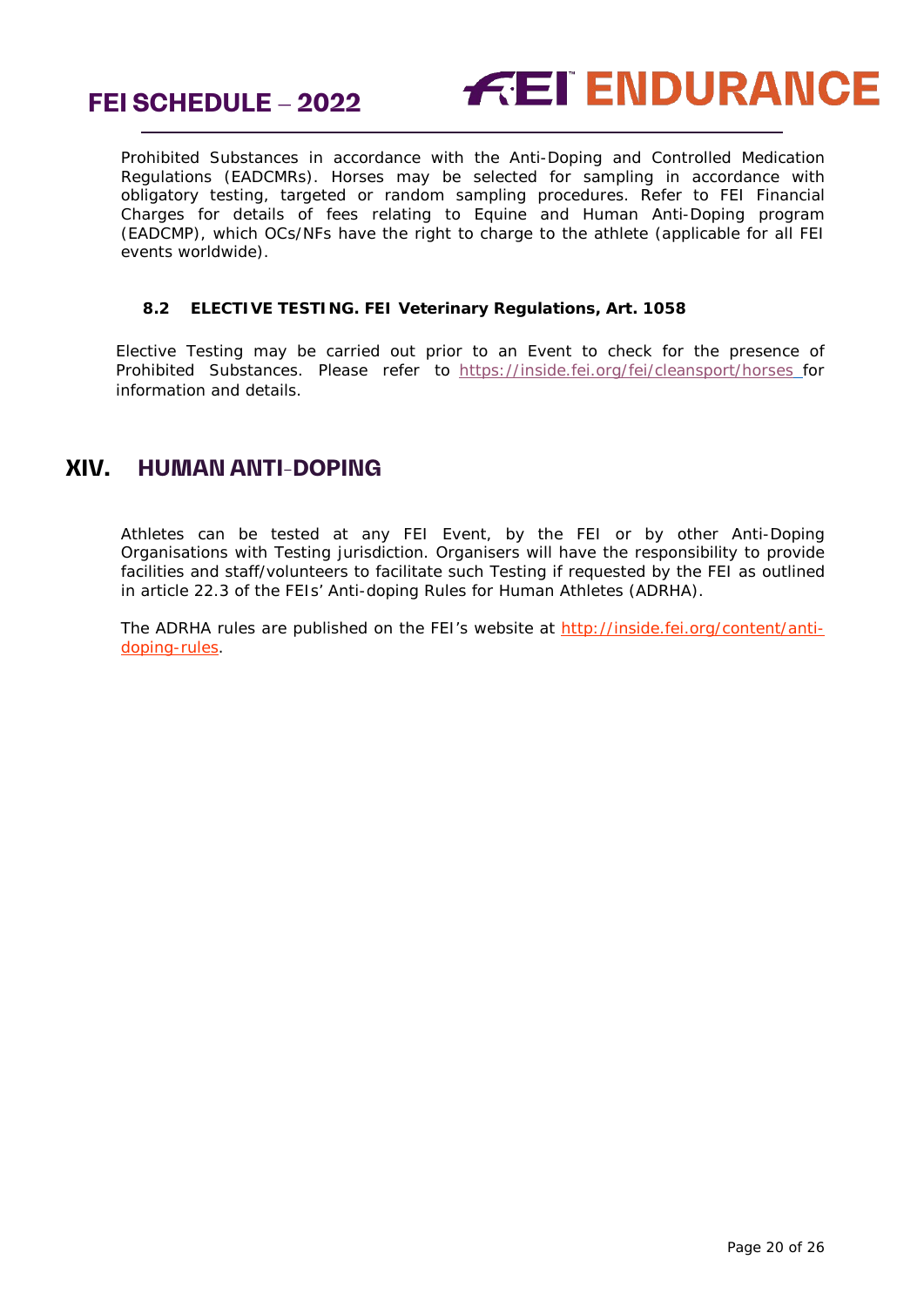# <span id="page-20-0"></span>**XV. ADDITIONAL INFORMATION**

# <span id="page-20-1"></span>**1. THE FEI POLICY FOR ENHANCED COMPETITION SAFETY DURING THE COVID-19 PANDEMIC**

The FEI Policy for Enhanced Competition Safety during the Covid-19 Pandemic ("Policy") <https://inside.fei.org/fei/covid-19/return-to-play/policy-tools> is mandatory and applies for any FEI Event taking place **as of 1 July 2020**. The Policy has been developed based on currently accepted best practices by the WHO and US Center for Disease Control (CDC) and will be continually reviewed and updated as more information becomes available. It is not intended to replace the applicable guidance and policies from domestic government and health authorities, but to supplement their recommendations with sport specific considerations.

The OC shall submit the risk assessment and mitigation plan (including name and contact details of the person in charge) to the FEI as an annex to the Event Schedule, **at the latest ten (10) working days before the event's deadline for Definite Entries**.

Events for which the FEI has not received the documented risk assessment and mitigation measures plan in accordance with article 2.1.g) of the Policy **will be removed from the FEI calendar** in accordance with Article 112.3 of the FEI General Regulations.

#### **ASSUMPTION OF RISK / WAIVER OF LIABILITY**

In consideration of being allowed to participate in the Event and related activities, all Participants (as defined in the Policy) acknowledge, appreciate, and agree that:

- 1. Participation includes possible exposure to and illness from infectious diseases including but not limited to COVID-19. While particular rules and personal discipline may reduce this risk, the risk of serious illness and death does exist; and,
- 2. The Participants knowingly and freely assume all such risks, both known and unknown, even if arising from the negligence of the OC or others, and assume full responsibility for their participation; and,
- 3. The Participants willingly agree to comply with the stated and customary terms and conditions for participation as regards protection against infectious diseases. If, however, a Participant observes any unusual or significant hazard during his/her presence or participation, the Participant will remove himself/herself from participation and bring such to the attention of the nearest official immediately; and,
- 4. The Participants, for themselves and on behalf of their heirs, assigns, personal representatives and next of kin, HEREBY RELEASE AND HOLD HARMLESS THE OC AND THE FEI, their officers, officials, agents, and/or employees, other participants, sponsoring agencies, sponsors, advertisers, and if applicable, owners and lessors of premises used to conduct the event ("RELEASEES"), WITH RESPECT TO ANY AND ALL ILLNESS, DISABILITY, DEATH, or loss or damage to person or property, WHETHER ARISING FROM THE NEGLIGENCE OF RELEASEES OR OTHERWISE, to the fullest extent permitted by law.

The Participants confirm to have read this release of liability and assumption of risk agreement, fully understand its terms, understand that they have given up substantial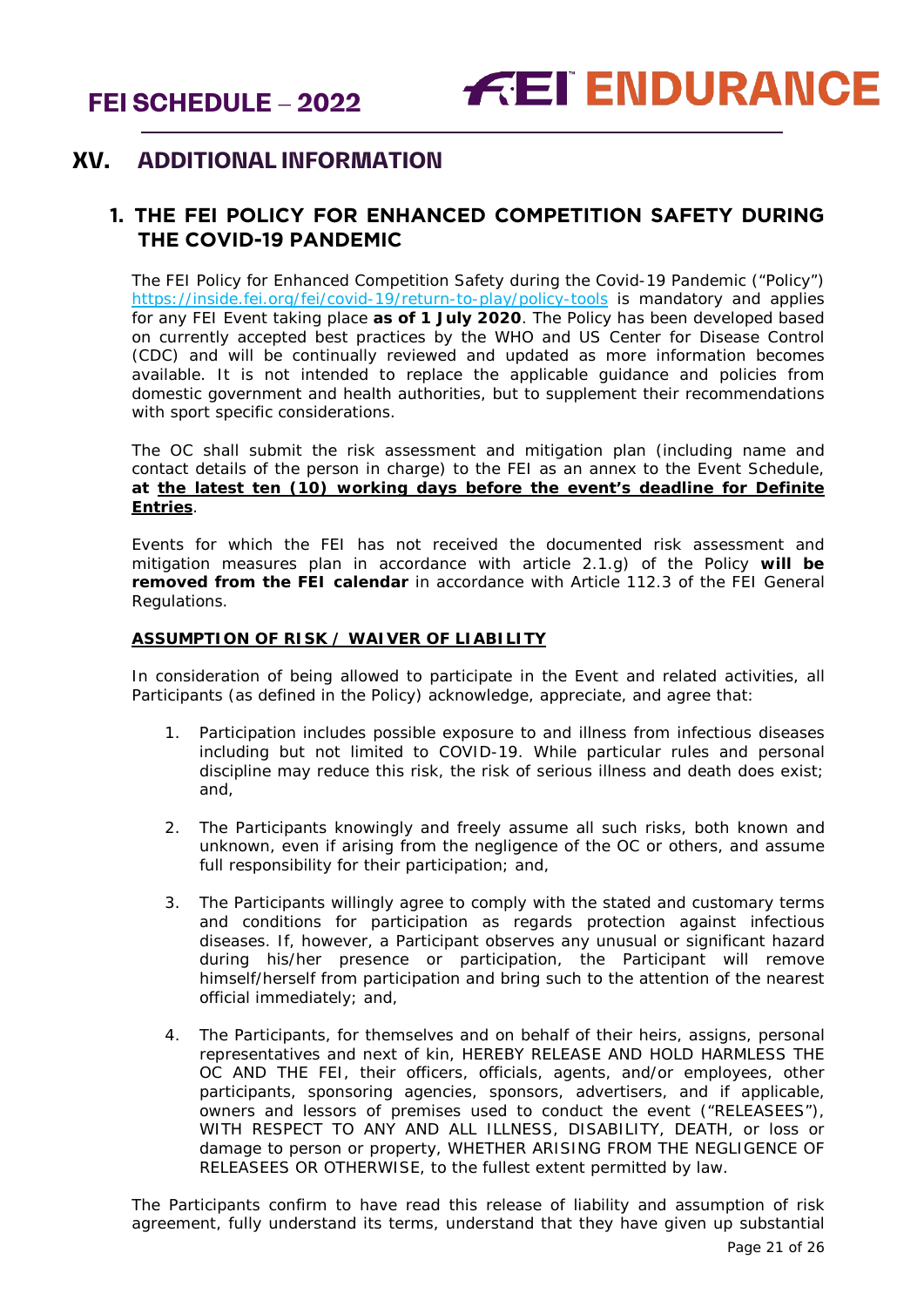

rights.

## <span id="page-21-0"></span>**1. Insurances And National Requirements**

In exceptional circumstances, together with the approval of Chefs d'Equipe, host NF delegate, if any, and the Ground Jury, the Organiser may change the schedule in order to clarify any matter arising from an omission or due to unforeseen circumstances. Any such changes must be notified to all athletes and officials as soon as possible and they must be reported to the FEI Secretary General by the Technical Delegate.

#### **2.1 ATHLETES, OWNERS AND SUPPORT PERSONNEL**

#### **2.1.1 Personal Accident and Health Insurance**

It is your responsibility as an Athlete/Owner/ Support Personnel to ensure that you have adequate personal accident insurance in place to cover your participation at FEI Events and in particular to insure against any personal injury or medical expenses arising from an accident, injury or illness which may occur at a FEI Event.

You should check with your National Federation to confirm if your National Federation's insurance policy (if any) covers personal accidents and/or illnesses which may occur when you are attending at/participating in FEI Events.

If your National Federation does not have a personal accident/health insurance policy or if the National Federation's insurance policy does not cover personal accident or health claims, then you should obtain your own personal accident and health insurance policy to cover your attendance/participation at FEI Events.

#### **2.1.2 Personal Property Insurance**

You should also ensure that you are insured against property loss, theft or damage which may occur at an FEI Event.

Again, the advice is to check with your National Federation to confirm if they have an insurance policy in place which would cover you in case of such property loss, theft or damage. If not, then you should obtain your own personal property insurance to cover such situations.

#### **2.1.3 Press Equipment**

Press equipment and other items left in the Press workroom, Press lockers, the Press Tribune or anywhere on the showgrounds are left entirely at the owner's risk. The Organising Committee does not accept any responsibility for any loss or damage to such equipment or items. Members of the Press are advised not to leave any equipment or personal items unattended.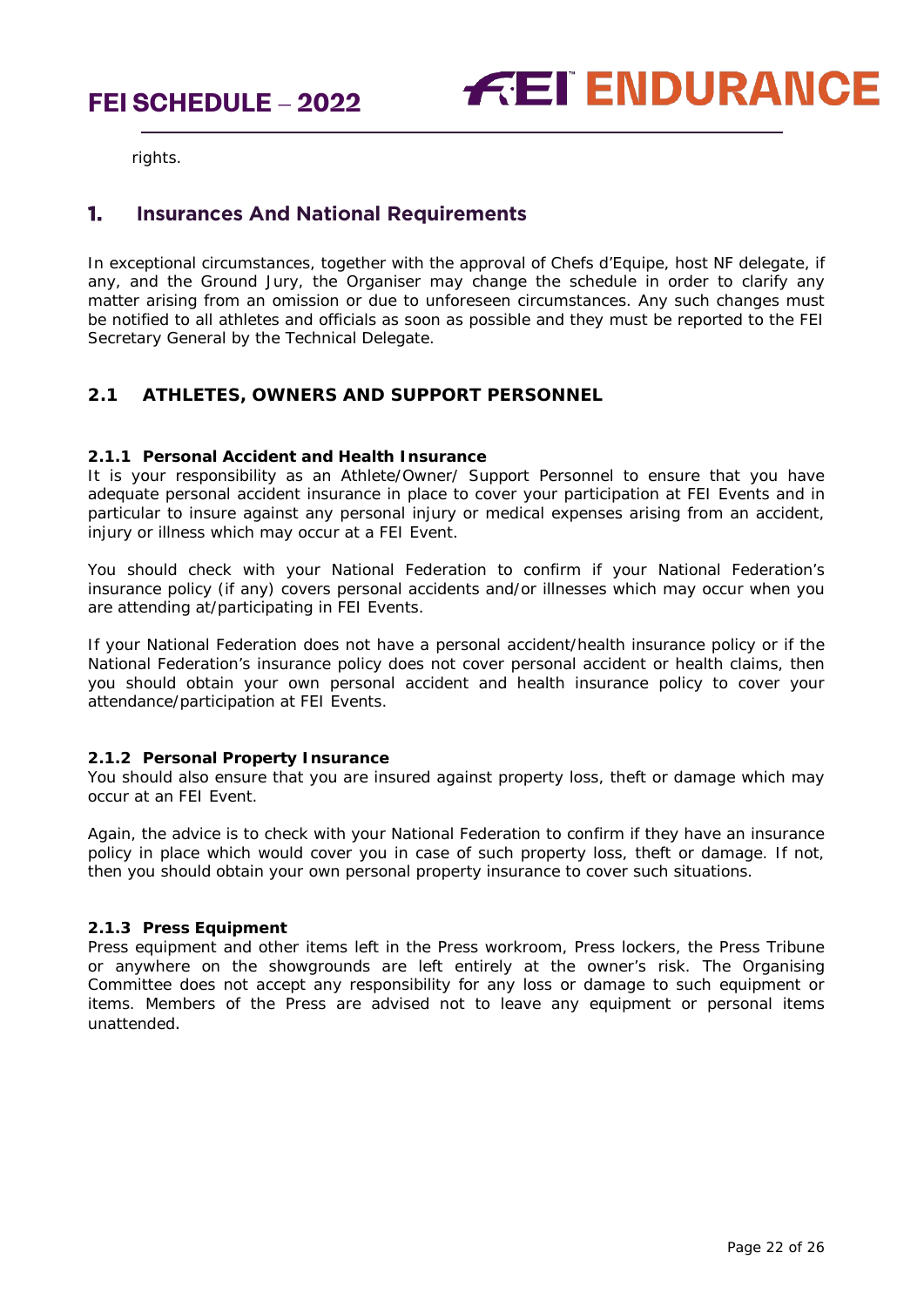#### **2.2 ATHLETES AND OWNERS**

#### **2.2.1 Third Party Liability Insurance**

As an Athlete/Owner you are personally responsible for damages to third parties caused by you, your employees, Support Personnel, your agents or your Horses. You are, therefore, strongly advised to take out third-party liability insurance providing full coverage in relation to FEI Events at home and abroad, and to keep the policy up to date.

The FEI and the Organiser will NOT be responsible for any damage caused to third parties by you, your employees, Support Personnel, your agents or your Horses.

#### **2.2.2 Additional Liability Information**

Space for organiser to include reference to National Laws when necessary

#### **2.2.3 Horse Insurance**

As an Owner you should ensure that your Horses are adequately insured against any injuries or illnesses they may sustain while participating at a FEI Event. **FEI Permitted Treating Veterinarians (PTVs) (Art 1005) are to have adequate professional indemnity insurance.**

# <span id="page-22-0"></span>2. **Protests / Appeals**

To be valid, all Prostests and Appeals must be made in writing and accompagnied by a deposit of CHF150. – or equivalent. Protest and appeal forms are available on FEI website. <https://inside.fei.org/fei/regulations/general-rules>

## <span id="page-22-1"></span>3. **Disputes**

In the event of any discussion concerning the interpretation of the schedule (in translated languages), the English version will be decisive.

## <span id="page-22-2"></span>4. **Modifications Of Schedule**

In exceptional circumstances, together with the approval of Chefs d'Equipe and Ground Jury the OC reserves the right to modify the schedule in order to clarify any matter or matters arising from an omission or due to unforeseen circumstances.

Unforeseen circumstances do not include situations arising as a results of the OC altering the approved Schedule without FEI's authorisation. Any such changes must be notified to all competitors and officials as soon as possible and they must be reported to the FEI Secretary General by the Foreign Judge.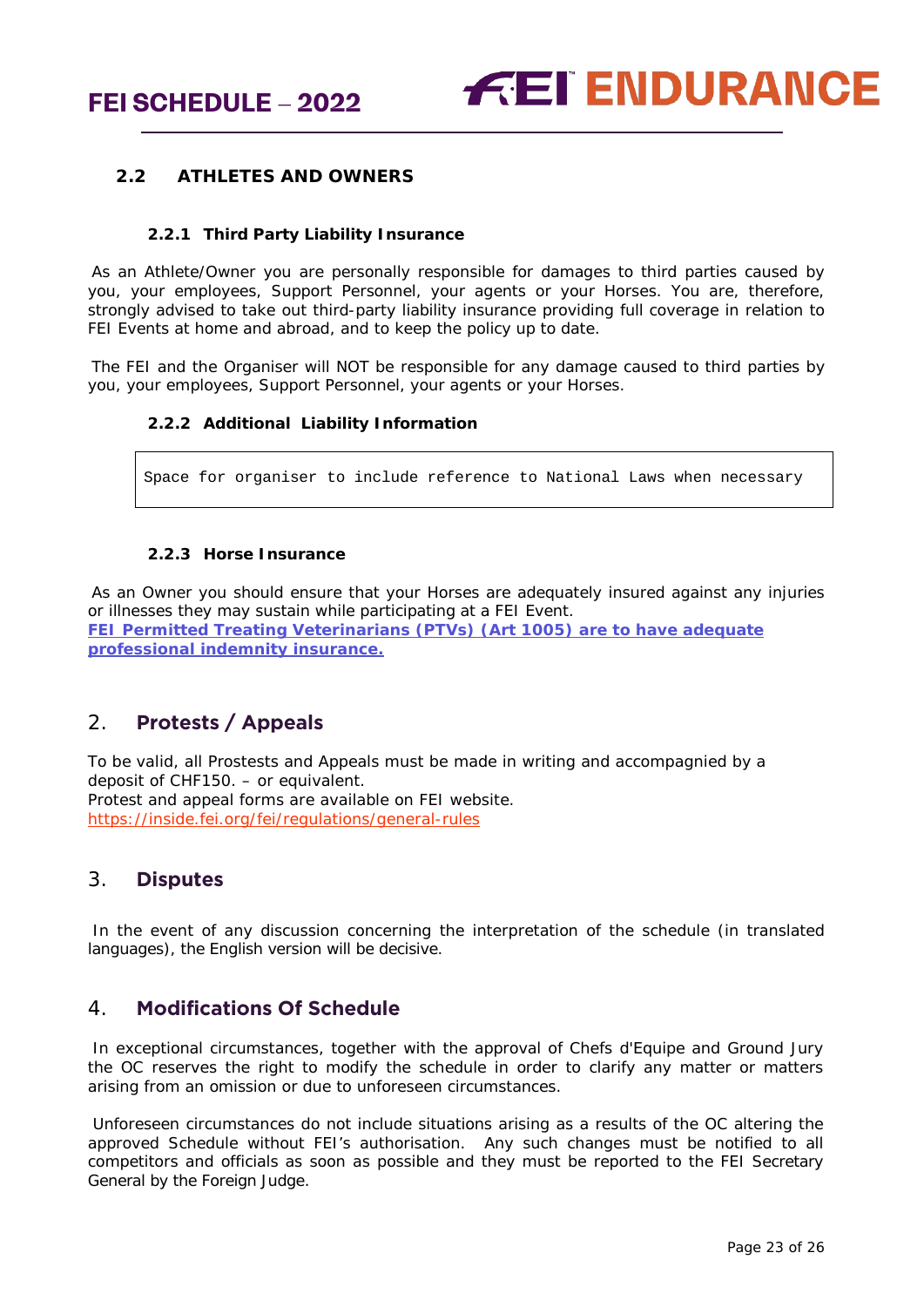

## <span id="page-23-0"></span>5. **Additional Information from the OC**

Mandatory briefing on the 30<sup>nd</sup> April at 18:30

#### <span id="page-23-1"></span>6. **Prize Money Distribution:**

#### **DEDUCTIONS FROM PRIZE MONEY AT COMPETITIONS**

**Full details of any deductions from prize money should be outlined in the schedule. This includes government taxes. If it is necessary for organisers to deduct such taxes, they should provide participants with an official form indicating the amount of tax deducted upon application.** 

**The tax form should be provided to the athletes upon arrival and returned to the organiser prior to departing.**

## <span id="page-23-2"></span>**7.1 Total Prize Money** 0

#### <span id="page-23-3"></span>**7.2 Breakdown of prize money:**

**2nd** trophy **4th** trophy

**1st** trophy **3rd** trophy **5th** trophy

*(to add more if applicable)*

#### **IMPORTANT**

The value of the 1<sup>st</sup> prize must not exceed 1/3 of the total prize money distributed for the **competition. The minimum number of prizes offered for each competition must be allocated on the basis of one prize for every commenced four Athletes, with a minimum of five prizes. The total amount of prize money shown for each Competition in the schedule must be distributed. (Art 127, 128)**

#### **7.3 Awards**

<span id="page-23-4"></span>An award must be given to all competitors who complete the ride. Please describe awards to be distributed.

Souvenir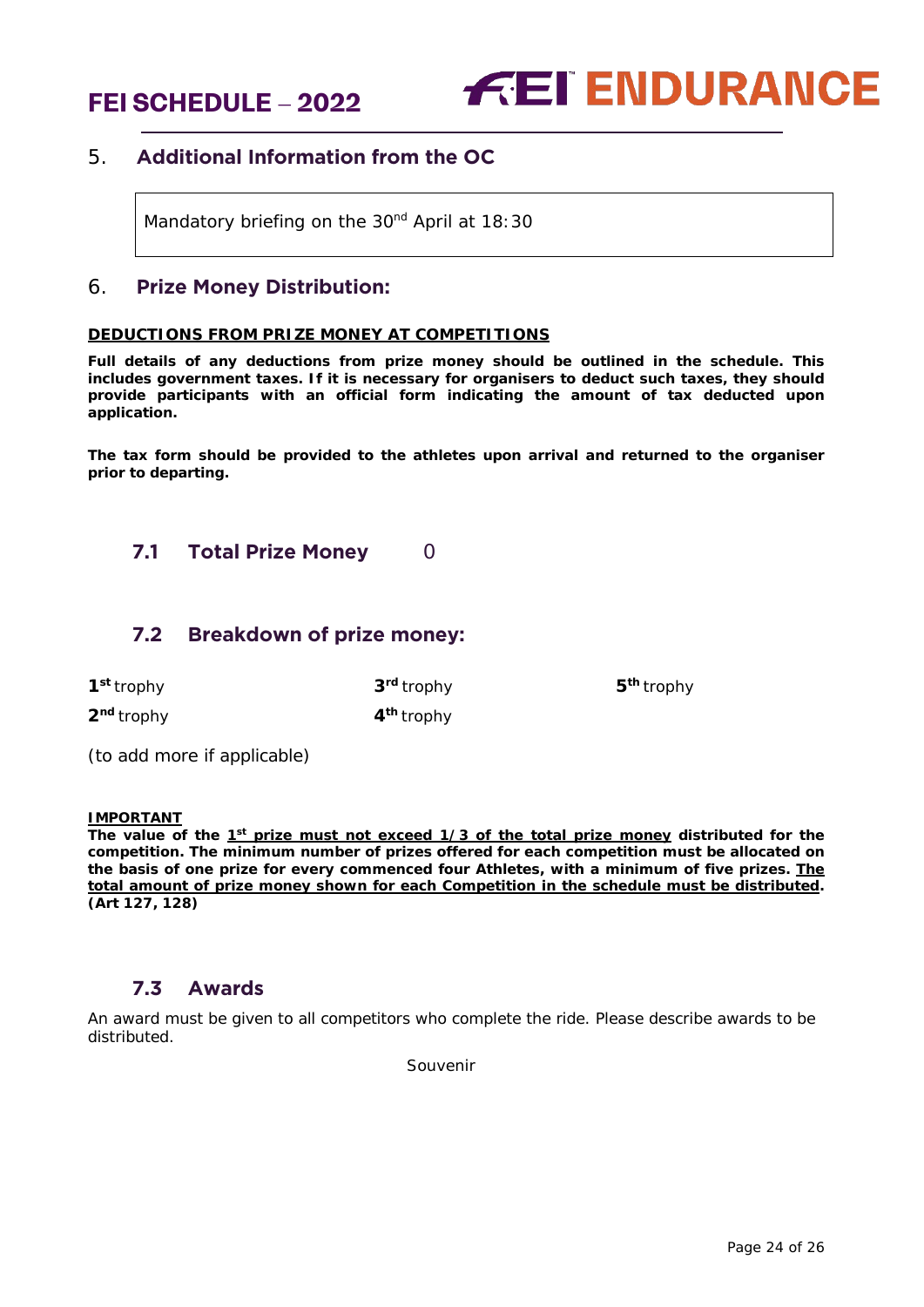

# <span id="page-24-0"></span>**XVI. ANNEXES**

## <span id="page-24-1"></span>1. **FEI Entry System**

Please fill the form below in order to provide you and the other members of your committee or your IT Providers access to the FEI Entry System.

| 10119087                  |                             |
|---------------------------|-----------------------------|
| Lanternas                 |                             |
| Paulo                     |                             |
| arep_endurance@outlook.pt |                             |
| ⊠ Admin <sup>2</sup>      | $\Box$ Consult <sup>3</sup> |
| CEI *100, CEI ** 120      |                             |
|                           |                             |

<sup>1</sup> If already have an FEI user account.

<sup>2</sup> Provides you the required access to manage entries and substitutions and download entries/lists.

<sup>3</sup> You are just able to consult and download the entries/lists.

<sup>4</sup> Leave the field blank if the user deals with the entries of all events in the show.

**\* Mandatory Fields**